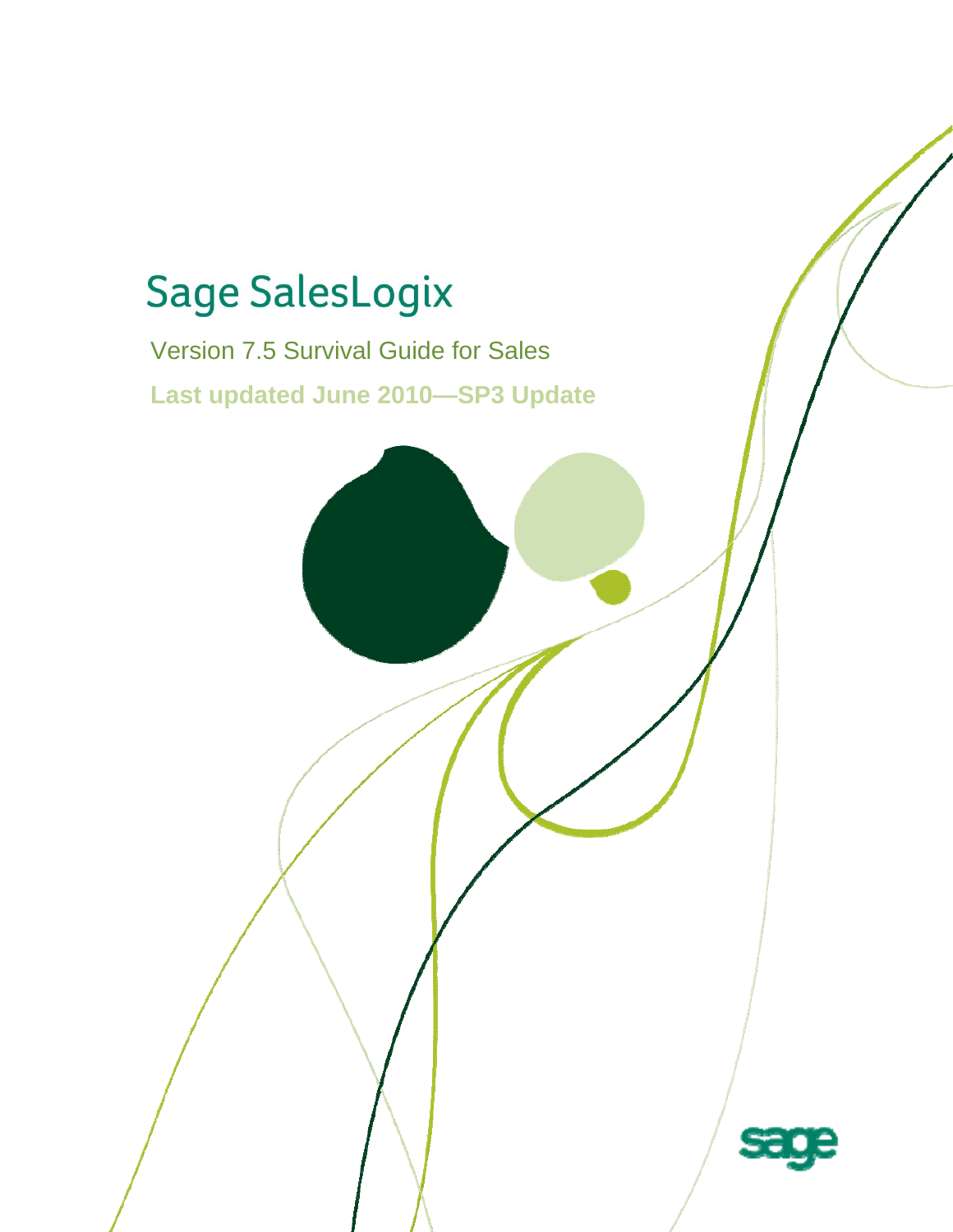# Addendum: Sage SalesLogix v7.5.3 Service Pack Overview

Sage SalesLogix v7.5.3\* features numerous enhancements such as desktop integration, a new Web administrator tool, role-based security for the Web Client, and sleek new widgets for the newly refreshed personal workspace tabs.

\*Features available in Sage SalesLogix Web Client only.

### **New Web Administrator Tool:**

 $\overline{a}$ 

This new tool does not replace the current SalesLogix Administrator, which you'll still have to access to do some things; however the new Web-based administrator lets you access common administrator tasks via the Web such as managing users and teams, pick lists, products, etc.

- Competitors: Add, edit, or delete competitors that can be associated to an opportunity.
- Departments: Add, edit, or delete departments that can be used as a specialized team.
- Lead Sources: Add, edit, or delete lead sources that identify how a contact or lead was created.
- Literature Items: Add, edit, or delete literature items available for literature requests.
- Library: Add, edit, or delete library folders and documents.
- Pick Lists: Add, edit, or delete pick lists to help users improve data consistency.
- Products and Packages: Add, edit, or delete products and product packages (a collection of products) that can be associated to an opportunity or sales order.
- Teams: Add, create and manage teams that can be used to define account ownership and access.
- Users: Add users, manage profiles, and set security.
- Roles: Manage a user's access to Web Client features by role.

### **Enhancement to Library**

Manage Library folders and documents.

### **Update to Literature Requests**

• Fulfill, complete, or reject literature requests.

### **Merge Account/Contacts**

• Merge two duplicate Accounts or two duplicate Contacts into one record.

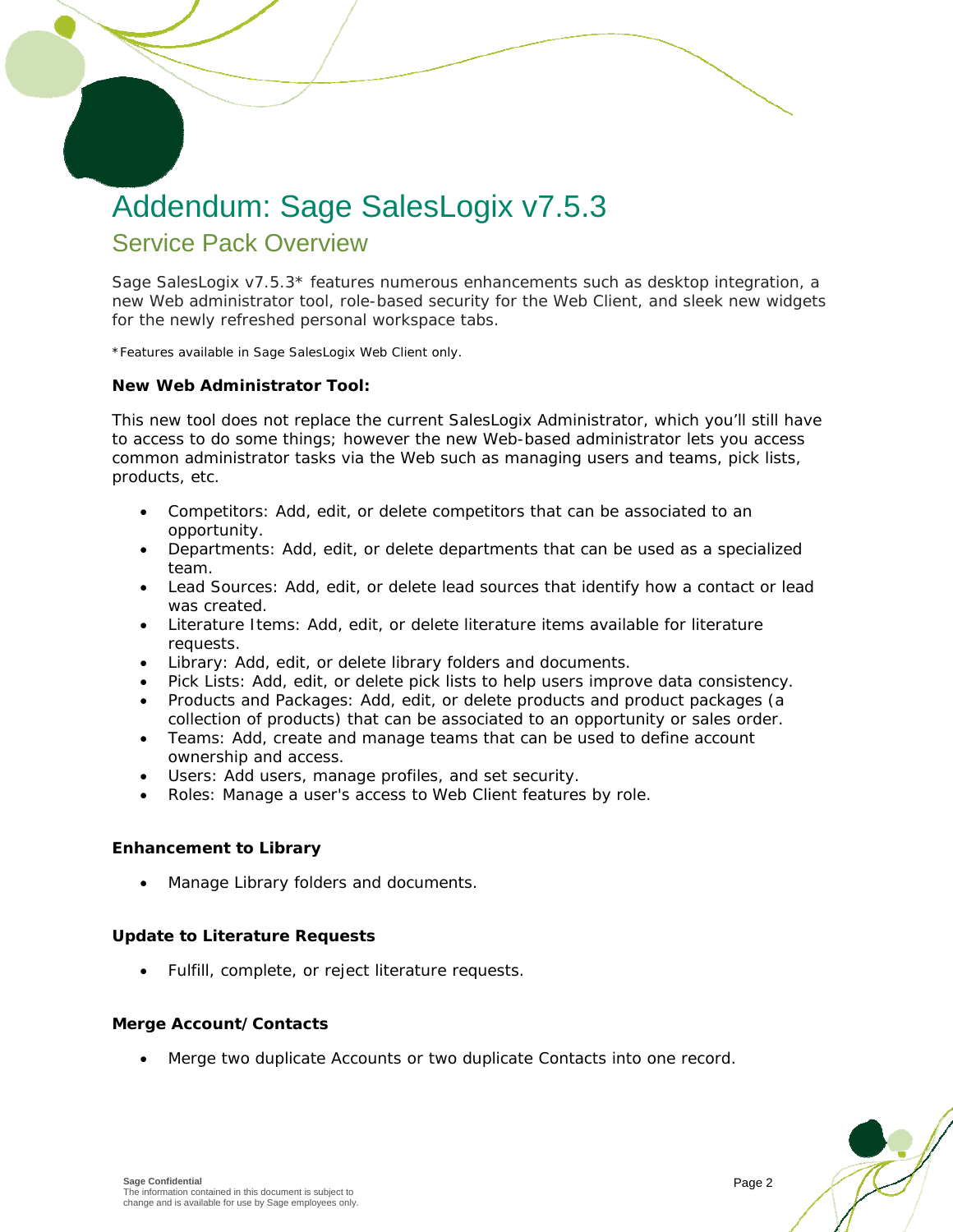### **Desktop Integration for:**

- Drag and Drop Attachments
- Drag and Drop E-mail from Microsoft Outlook
- Outlook Integration: Send SLX and Record to History
- Mail Merge

 $\overline{a}$ 

- Export to Excel
- Drag and Drop Library files (Administrator only)

All of these features are browser agnostic, i.e., Firefox or Internet Explorer.

### **Sleek New Welcome Page Widgets**

Coupled with a visual refresh to the Welcome page, v7.5.3 offers new widgets enabling users to further personalize their Welcome page and workspace tabs and share that content with other users.

- Group List Widget: customize to show a list for any entity or group within an entity, set list to show top number of records (e.g., top 10 opportunities), and work with it or sort it as you would a standard grid
- Link Widget: lets you bookmark your favorite areas or entities in the product or even favorite Websites or sources outside Sage SalesLogix
- Charting Widgets: create custom charts for any entity, group, dimension (filter) and metric that enable you to analyze data including bar, column, funnel, line, and pie charts



*Refreshed Welcome Page gives you quick and easy access to the information you use the most.*

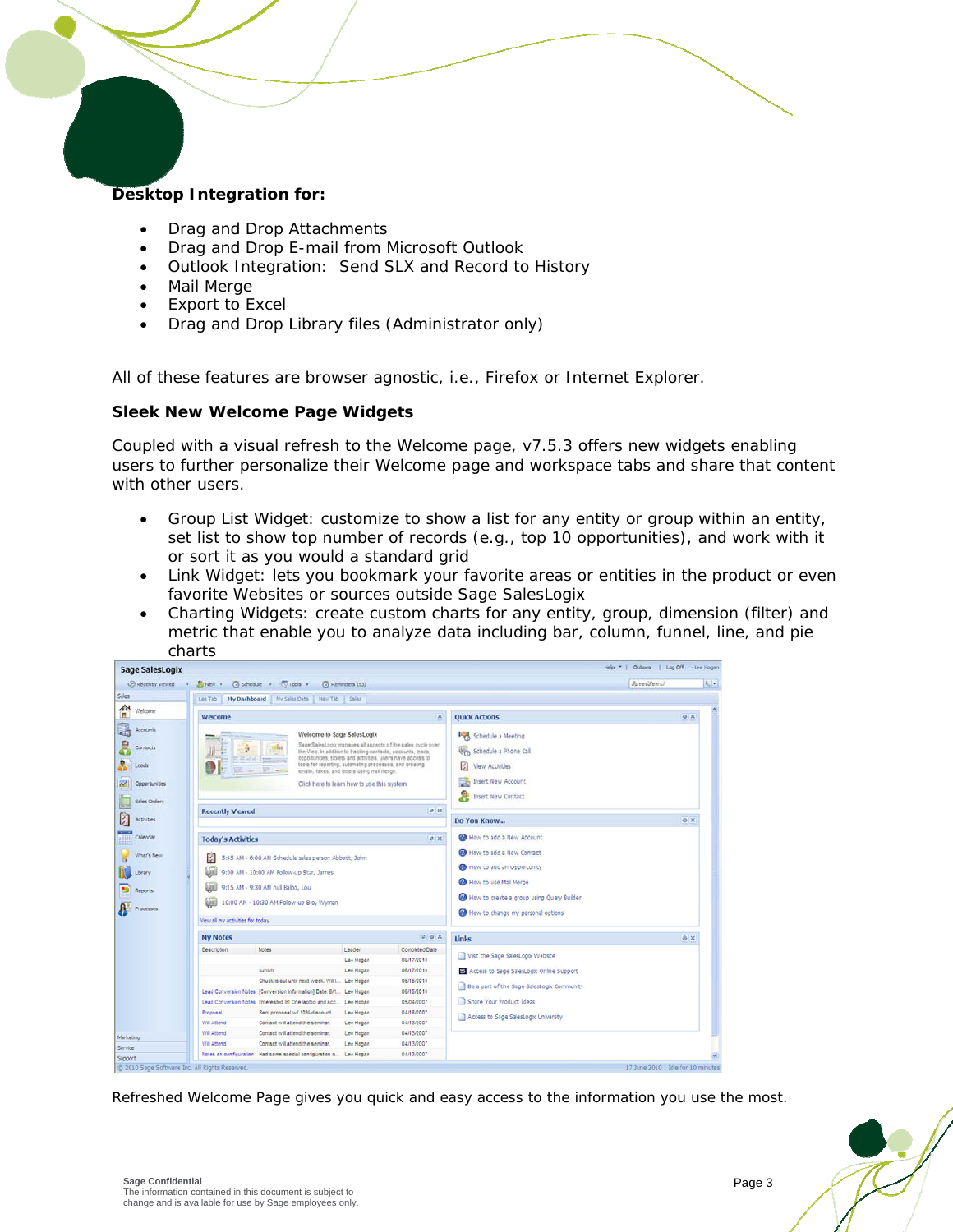

*New Widgets let you easily create a personalized workspace with the business intelligence information you need to make informed decisions.* 

|                         | C Recently Viewed . 2 New . C Schedule . Tools . (@ Administration . C Reminders (S) |             |             |             |         | SpeedSearch           | 大王                    |
|-------------------------|--------------------------------------------------------------------------------------|-------------|-------------|-------------|---------|-----------------------|-----------------------|
| Sales                   | <b>Pick Lists</b>                                                                    |             |             |             |         |                       | <b>AC</b> Groups -    |
| Marketing               |                                                                                      |             |             |             |         |                       |                       |
| Service                 | Q, Look.p   Look.p Rendts   All Pick Lists                                           |             |             |             |         |                       |                       |
| Support                 | Displaying 1 - 30 of 166                                                             |             |             |             | $\odot$ |                       | $\boldsymbol{\omega}$ |
| Administration          | <b>Pick List Name</b><br><b>Modify Date</b>                                          | Modify User | Create Date | Create User | ×       | <b>Filters</b>        | $E$ dit $@$           |
| 8<br><b>Users</b>       | Account Competitor                                                                   |             |             |             |         | Clear All             |                       |
|                         | <b>Account Customer</b>                                                              |             |             |             |         | [+] Pick List Name    |                       |
| <b>AR</b> Teams         | Account Influencer                                                                   |             |             |             |         | <b>Common Tasks</b>   | $^{\circ}$            |
| Departments             | <b>Account Lead</b>                                                                  |             |             |             |         | 0 record(s) selected  |                       |
| 電                       | <b>Account Diner</b>                                                                 |             |             |             |         | Add Pick List         |                       |
| <b>A</b> Roles          | <b>Account Partner</b>                                                               |             |             |             |         |                       |                       |
|                         | <b>Account Prospect</b>                                                              |             |             |             |         | Save Records as Group |                       |
| 患<br>Competitors        | <b>Annount Status</b>                                                                |             |             |             |         | Export to File        |                       |
|                         | <b>Account Suspect</b>                                                               |             |             |             |         |                       |                       |
| Lead Sources            | Account Type                                                                         |             |             |             |         |                       |                       |
| Products                | Account Vender                                                                       |             |             |             |         |                       |                       |
|                         | Active Form Types                                                                    |             |             |             |         |                       |                       |
| Packages                | Active Script Types                                                                  |             |             |             |         |                       |                       |
|                         | Activity Charge Type                                                                 |             |             |             |         |                       |                       |
| <b>10</b><br>Pick Lists | Activity Types                                                                       |             |             |             |         |                       |                       |
| Literature Items        | Address Description (Account)<br>Address Description (Contact)                       |             |             |             |         |                       |                       |
|                         | Address Description (Lead)                                                           |             |             |             |         |                       |                       |
|                         | Association Types - Account                                                          |             |             |             |         |                       |                       |
|                         | Association Types - Contact                                                          |             |             |             |         |                       |                       |
|                         | <b>Basic Script Regarding</b>                                                        |             |             |             |         |                       |                       |
|                         | Basic Script Types                                                                   |             |             |             |         |                       |                       |
|                         | Campaign Family                                                                      |             |             |             |         |                       |                       |
|                         | Campaign Response                                                                    |             |             |             |         |                       |                       |
|                         | Campaign Stage Status                                                                |             |             |             |         |                       |                       |
|                         | Campaign Task Priorty                                                                |             |             |             |         |                       |                       |
|                         | Carrosign Task Status                                                                |             |             |             |         |                       |                       |
|                         | Campaign Type                                                                        |             |             |             |         |                       |                       |
|                         | Cty                                                                                  |             |             |             |         |                       |                       |
|                         | Company Annual Income                                                                |             |             |             |         |                       |                       |

*New Web-based Administrator lets you manage users, teams, roles, literature items, pick lists and more via a Web browser.*

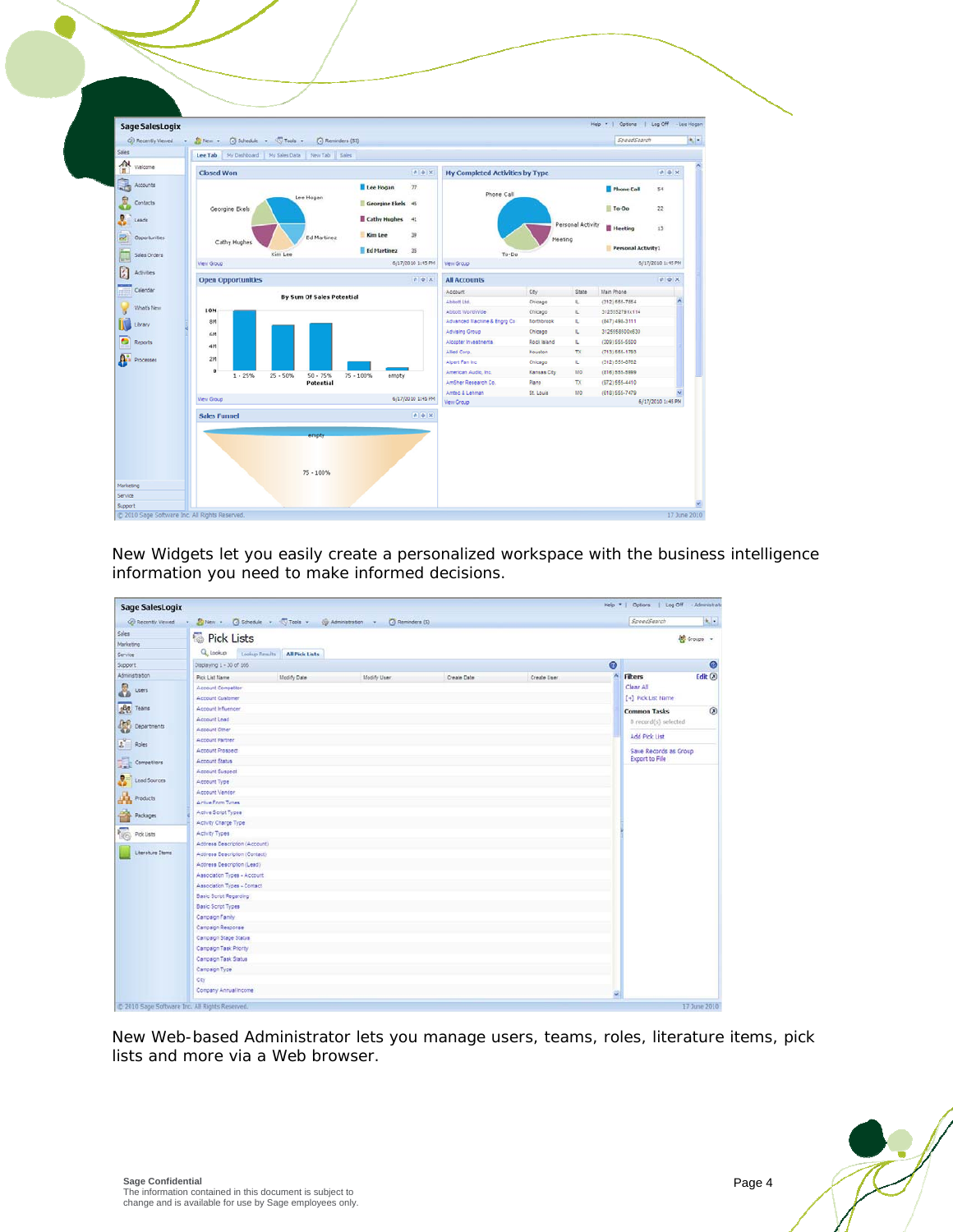# Addendum: Sage SalesLogix v7.5.2 & SalesLogix Mobile v5.6 Releases

### Service Pack Overview

 $\overline{a}$ 

Sage SalesLogix v7.5.2 focuses on usability, quality and performance, partner adoption, and the customization experience. Activities and calendar enhancements, such as the ability to select and dismiss multiple reminders at once, streamline the user experience. Performance improvements target bandwidth issues and minimize latency. Improvements have been made to support multiple multi-byte languages in the area of Unicode. Additionally, this release introduces a new developer community enabling members to exchange ideas and code samples—enhancing developer productivity. In tandem with this release, Sage SalesLogix Mobile v5.6 includes improved calendar integration, Sdata support, BlackBerry Storm UI and navigation updates, and support for high-resolution devices.

### New Features/Benefits

### *Calendar Enhancements*



• Visual indicator for attachments in activity main view and calendar

• Hyperlinks in calendar to accounts, contacts, tickets, opportunities, etc.

• Performance improvements to speed up page load times

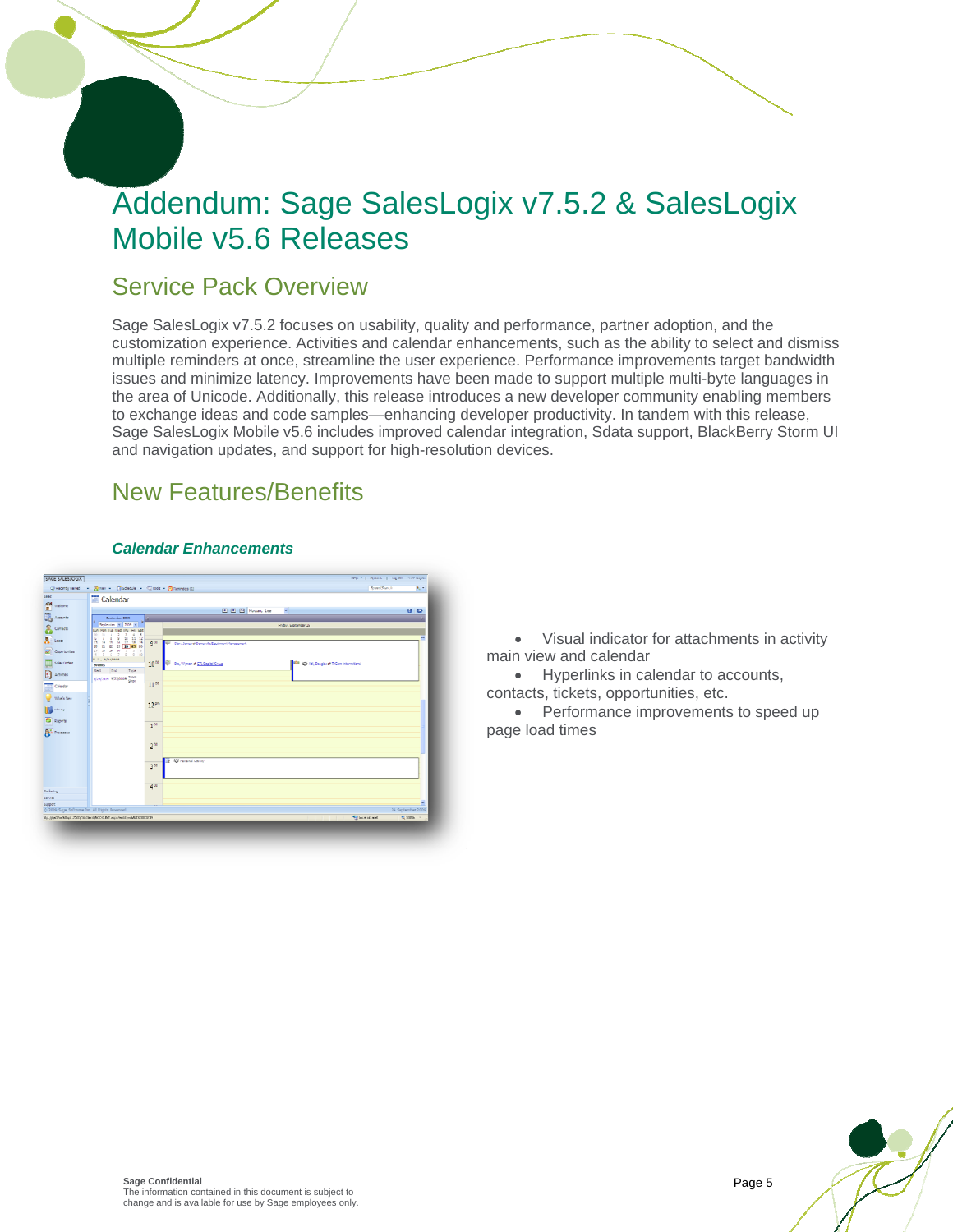### *Activity Enhancements*

 $\overline{a}$ 

| SAGE SALESLOGIX         |                                                                      |            |                                                                               |                       |              |           |                                                                                                                                                                                                         |                                              |                                  |               |                                    |                       | Heiz *   Options   Los OT - Lee Hoows    |              |
|-------------------------|----------------------------------------------------------------------|------------|-------------------------------------------------------------------------------|-----------------------|--------------|-----------|---------------------------------------------------------------------------------------------------------------------------------------------------------------------------------------------------------|----------------------------------------------|----------------------------------|---------------|------------------------------------|-----------------------|------------------------------------------|--------------|
| Gil Reportly Viewed     | - 20 km - Editectic - Citato - Citaminato                            |            |                                                                               |                       |              |           |                                                                                                                                                                                                         |                                              |                                  |               |                                    |                       | sevedsamdt                               | $\mathbf{R}$ |
| sales<br>AH.<br>Website | <b>El Activities</b><br>All Open   Heralton   Parelly   Carlinuitary |            |                                                                               |                       |              |           |                                                                                                                                                                                                         |                                              |                                  |               |                                    |                       |                                          |              |
| Accounts<br>Ц'n,        | Displaying L.L.M.of 186                                              |            |                                                                               |                       |              |           |                                                                                                                                                                                                         |                                              |                                  |               | Hospetel Lutt Sunnary              | $\boldsymbol{\Theta}$ |                                          | $\circ$      |
| Contacto                | Const., Jilla., Roqui Alane, Adivity Type                            |            |                                                                               | <b>Catarine</b>       | Duraten Tues |           | <b>Name</b>                                                                                                                                                                                             | AssountComp Fleasning                        |                                  | Narty         | <b>Exhad</b> Far                   | $\overline{a}$        | <b>Filters</b>                           | a die Oh     |
|                         | Compl.                                                               |            | 95 Personal Ap., 9090892 (6 R)                                                |                       | $+00$        |           |                                                                                                                                                                                                         |                                              | Dental Assolit.                  | <b>Vedus</b>  | Hogan, Law                         |                       | Class all                                |              |
| Leads                   | Compl.                                                               |            | <b>We Place Call</b>                                                          | 02020001000           |              |           | 0:30 Contact Drs. Wyman                                                                                                                                                                                 | CTL Capital On., Fallow-up                   |                                  | None          | Hopan, Loc.                        |                       | [+] Account/Lompany<br>(+) Artistly Type |              |
|                         | <b>Const</b>                                                         | $\sigma$   | <b>FBI Heating</b>                                                            | <b>ASSISSES 10.00</b> |              |           | 1.00 Central Art Country                                                                                                                                                                                | S.C. and decode - Discuss connect            |                                  | <b>Medium</b> | <b>Hogan Lee</b>                   |                       | $+1$ Abon                                |              |
| Copertunities           | Compt.                                                               |            | <b>CA</b> imana car                                                           | 9/25/2009 9:00 AM     |              |           | 1:00 Contact Star James                                                                                                                                                                                 | Somerville Equi Follow-sp                    |                                  | <b>None</b>   | Hogan, Lee                         |                       | [+] Attachment                           |              |
| Sales Orders            | Compl.                                                               | а          | <b>ERI Heatry</b>                                                             | 9/24/2009 3:00 PM     |              | 2:00 Lead |                                                                                                                                                                                                         | Anderson, Chu., Advanced Mad., Demonstration |                                  | High          | Hogan, Lee                         |                       | (+) fanalism                             |              |
|                         | Compl                                                                |            | <b>R.</b> Todo                                                                | 0202000 (Kingle)      |              |           | Centaet J.Hout, John                                                                                                                                                                                    | Elington Teal C., Nascareh                   |                                  | <b>Name</b>   | <b><i><u>Administrator</u></i></b> |                       | [+] Name                                 |              |
| Ы<br>Activities         | Concil.                                                              |            | <b>LO PHONE CALL</b>                                                          | SO40000 (Souls)       |              |           | Cortect Anzalore Larry Olfri/Notors                                                                                                                                                                     |                                              | Discuss copper.                  | None          | Darret, Dan                        |                       | [1] opportunity                          |              |
| <b>Chiendar</b>         | Compl.                                                               |            | <b>GA</b> Phone Call                                                          | 6/25/2005 (line/a)    |              |           | Contact Schaubert Bob Salant Performs Fellowsp                                                                                                                                                          |                                              |                                  | <b>Nome</b>   | Hogan, Lee                         |                       | (+) Recoming                             |              |
|                         | CARAL                                                                | $\sigma$   | <b>Rid Heating</b>                                                            | <b>MONDAY STOCK</b>   |              |           | <b>ETA CRITATI HIS USE</b>                                                                                                                                                                              | <b>HOSTING</b>                               |                                  |               | <b>SUBMIT HE</b>                   |                       | (+) Time Frame<br>[+] notes              |              |
| What's New              | Compl.                                                               |            | <b>URL Phone Call</b>                                                         | SITTOSOG (Smale.)     |              |           | Contact Adams Juan                                                                                                                                                                                      | Summit & Co.                                 | Fellow so                        | <b>None</b>   | <b>Hutchinger, Sarty</b>           |                       | $[+]$ Type                               |              |
|                         | Compl.                                                               |            | <b>FOS Meeting</b>                                                            | 010000 (Smokes)       |              |           | Centert Drandt Joe                                                                                                                                                                                      | Colfornia Elect Presentation                 |                                  | None          | Administrator                      |                       | (+) How                                  |              |
| Library                 | Compil                                                               |            | <b>Fell Meeting</b>                                                           | ASUSSEX 4 55 PM       |              |           | 6.15 Control Absorption Pa-                                                                                                                                                                             | <b>Affirm Weller II</b>                      |                                  |               | <b>Hogaic Lee</b>                  |                       |                                          |              |
| а<br>Reports            | Compt.                                                               |            | <b>Business</b>                                                               | 66.0006 (timelegg)    |              |           | Contact Acet Janet                                                                                                                                                                                      | Sams Property                                | Follow Up - Re., None            |               | Administrator                      |                       |                                          |              |
|                         | Compt.                                                               | а          | <b>GR</b> Phone Call                                                          | <b>INTOXIC Great</b>  |              |           | Contact Vitata Ulchael                                                                                                                                                                                  |                                              | Northern Servic. Regular Contact |               | Hogan, Lee                         |                       |                                          |              |
| Processes               | Compl.                                                               | a          | <b>B</b> Phone Call                                                           | 8/3/2007 (Smeleps)    |              |           | Centaet Viale Lichael                                                                                                                                                                                   | Nertham Sanvi, Regular Centest               |                                  |               | Hagan, Loo                         |                       |                                          |              |
|                         | Concl.                                                               |            | <b>Planner Call</b>                                                           | 7/20/2007 (Kingia)    |              |           | Cortact McCelan Jenn., McCellen Adve., Regular Cortact None                                                                                                                                             |                                              |                                  |               | <b>Hogan Lee</b>                   |                       |                                          |              |
|                         | Compl                                                                |            | Phone Call                                                                    | AD5007 2.05 Bill      |              |           | 0.55 Contact: Tenanor Louise, Abbell Ltd.                                                                                                                                                               |                                              | Discussi copyri                  |               | Hogan, Lee                         |                       |                                          |              |
|                         | <b>WA Follow-up</b>                                                  |            |                                                                               |                       |              |           |                                                                                                                                                                                                         |                                              |                                  |               | compete                            |                       |                                          |              |
| <b>Harleting</b>        | Mesond:<br>Duration:<br>Colet<br>Account-                            | 30 minutes | 9/25/2009 10:00 AM<br><b>Ero, Wyman</b><br>(947) 555-7577<br>LIL Laptal Ureap |                       |              |           | Calling to pee if Cantact plans on attending the upcoming seminar.<br>Did they rectere the initiation? Do they plan to attend? Do they need<br>drections in the location? Pulcarean Serring: Installant |                                              |                                  |               |                                    |                       |                                          |              |
| Service                 | Leader:                                                              | Lee Hoopn  |                                                                               |                       |              |           |                                                                                                                                                                                                         |                                              |                                  |               |                                    |                       |                                          |              |
| Support                 | c.                                                                   |            |                                                                               |                       |              |           |                                                                                                                                                                                                         |                                              |                                  |               |                                    | ×                     |                                          |              |

### **Additional Web User Experience Improvements**

| <b>Account Henners</b><br>Opportunity:<br>USED LINGERS<br><b>KINGHACINE BUT</b><br><b>Bate Requested:</b><br><b>Data Promised:</b> | Sales Order - 001-00-001585<br>Figure Ludwitchilo All Seles Orders Mi Sales Olders Quites<br>Alsham List<br>Hospit, Loc.<br>needs use, impour<br>4/20/2007 5:00 PM<br>4/20/2007<br><b>Requier Order</b> |        | 19.<br>ia.<br><b>QX</b><br><b>BLX</b><br>÷ | Sales Order Snapshot<br>Sub Total<br><b>Directorial</b><br>Signing<br><b>DI</b><br><b>Grond Total</b> | H4 1011 PHEMIDOX 0 Q<br>464,825.00<br>86.00<br>50.00<br>464,829.00 | Copy to L mail                                              |                | <b>Group List</b><br>001-03-001585<br><b>MILANZINEIR</b><br>00120-0090 | <b>COLOR</b><br>ø<br>٠ |
|------------------------------------------------------------------------------------------------------------------------------------|---------------------------------------------------------------------------------------------------------------------------------------------------------------------------------------------------------|--------|--------------------------------------------|-------------------------------------------------------------------------------------------------------|--------------------------------------------------------------------|-------------------------------------------------------------|----------------|------------------------------------------------------------------------|------------------------|
|                                                                                                                                    |                                                                                                                                                                                                         |        |                                            |                                                                                                       |                                                                    |                                                             |                |                                                                        |                        |
|                                                                                                                                    |                                                                                                                                                                                                         |        |                                            |                                                                                                       |                                                                    |                                                             |                |                                                                        |                        |
|                                                                                                                                    |                                                                                                                                                                                                         |        |                                            |                                                                                                       |                                                                    |                                                             |                |                                                                        |                        |
|                                                                                                                                    |                                                                                                                                                                                                         |        |                                            |                                                                                                       |                                                                    |                                                             |                |                                                                        |                        |
|                                                                                                                                    |                                                                                                                                                                                                         |        |                                            |                                                                                                       |                                                                    |                                                             |                |                                                                        |                        |
|                                                                                                                                    |                                                                                                                                                                                                         |        |                                            |                                                                                                       |                                                                    |                                                             |                |                                                                        |                        |
|                                                                                                                                    |                                                                                                                                                                                                         |        |                                            |                                                                                                       |                                                                    |                                                             |                | 001-03-010217                                                          |                        |
|                                                                                                                                    |                                                                                                                                                                                                         |        |                                            |                                                                                                       | 10/253-001                                                         |                                                             |                |                                                                        |                        |
|                                                                                                                                    |                                                                                                                                                                                                         |        |                                            |                                                                                                       |                                                                    |                                                             |                |                                                                        |                        |
|                                                                                                                                    |                                                                                                                                                                                                         |        | ₽                                          |                                                                                                       |                                                                    |                                                             |                |                                                                        |                        |
|                                                                                                                                    | sales unter                                                                                                                                                                                             |        | ш                                          |                                                                                                       |                                                                    |                                                             |                |                                                                        |                        |
| <b>Customer PO:</b>                                                                                                                | <b>PAINT</b>                                                                                                                                                                                            |        |                                            |                                                                                                       |                                                                    |                                                             |                |                                                                        |                        |
| <b>Froducts</b> Bill/Ship Address Attachments                                                                                      |                                                                                                                                                                                                         |        |                                            | drag a fah here to show it in this area                                                               |                                                                    |                                                             | $+0$           |                                                                        |                        |
| <b>C</b> Podict<br><b>Dealer</b>                                                                                                   | Program                                                                                                                                                                                                 | Price: | <b>Securit</b>                             | AS. Rice                                                                                              |                                                                    |                                                             |                |                                                                        |                        |
| <b>John Trees</b><br><b><i>PACSURE</i></b>                                                                                         | <b>Virginose</b>                                                                                                                                                                                        |        |                                            |                                                                                                       |                                                                    | SISSILID FOR                                                | Driver         | <b>Common Tasks</b>                                                    | a                      |
| Docket DC<br>Hardinare                                                                                                             | <b>Viffedanake</b>                                                                                                                                                                                      |        |                                            |                                                                                                       |                                                                    | \$34,900.00 PH                                              | Celete         | Add Note                                                               |                        |
| <b>Marithmen</b><br>Mandanan                                                                                                       | <b>British</b>                                                                                                                                                                                          |        |                                            |                                                                                                       |                                                                    | <b><i>SERTER POST</i></b>                                   | <b>Details</b> | New Room Pall                                                          |                        |
|                                                                                                                                    |                                                                                                                                                                                                         |        |                                            |                                                                                                       |                                                                    |                                                             |                | New Texton                                                             |                        |
|                                                                                                                                    |                                                                                                                                                                                                         |        |                                            | \$390.00<br>\$349.00<br><b>CYRA DO</b>                                                                | 8.00%<br>0.00%<br>0.00%                                            | Questor<br>\$399,000.50<br>\$340.00 100<br><b>ENM OF 25</b> | Cutended Rrice |                                                                        | <b>There Mandings</b>  |

### **Improved Customization Experience**

• Perform more actions in the Reminders window for improved efficiencies including the ability to confirm or decline activity confirmations and mass delete activities

• User interface design and layout enhancements make the Reminders view easier to use and navigate

• New check boxes make it quick and easy to mass dismiss and snooze individual, multiple, or all reminders in a single step

• Reminders button in toolbar is highlighted when new reminders are triggered so you're on top of tasks

• Click on an Activity for more information in convenient pop-up window

Sales Orders were added as a new main view in the Web Client so you can create sales orders independent from Opportunities

• Sales Library includes folder hierarchy to streamline organization and navigation

• Customize look-up field defaults to your preferences

• Customize logoff/redirect page capability sends users to a specified page when the Web client times out or user logs off instead of sending them to the default login page, which helps ensure security. This release also accommodates single sign-ons.

- More selections available in Application Architect picklists, which helps reduce entry mistakes
- Add multiple preconditions on triggered database events in the process orchestration engine, which helps to support more complex processes
- Sdata v1.0 support
	- o New features include support for batch processing, asynchronous operations, template support, and schema discoverability.
	- o Sdata documentation is now publically available at **[http://interop.sage.com](http://interop.sage.com/)** to help answer your questions.



#### **Intellisync Improvements**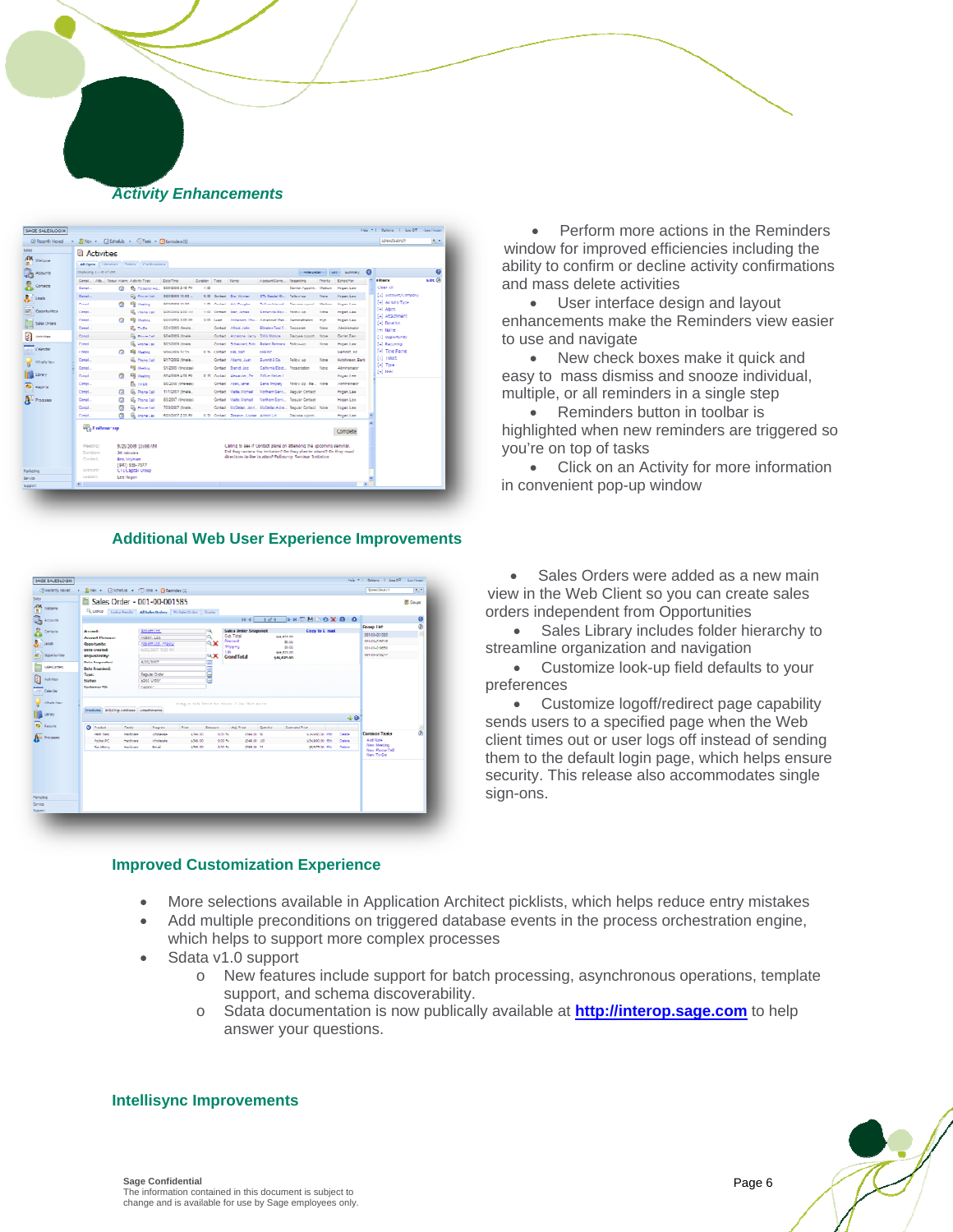• Intellisync Health Check helps you troubleshoot installation and configuration issues.

### **Web Client Performance Enhancements**

• Significant performance improvements in the areas of navigation, Activities, Calendars, and more help increase page loading times and reduce bandwidth.

### **New Developer Documentation**

 $\overline{a}$ 

- API Reference Guide
	- **Best Practices Docuemnts** 
		- o Intellisync Architecture
			- o Exchange Link Architecture
		- o Tuning & Performance Optimizations in Sage SalesLgoix

### **New Developer Community**

• New Sage supported forums for developers to exchange ideas, code samples, bundles, etc. making it quicker and easier to customize in Sage SalesLogix.

### **Sage SalesLogix Mobile v5.6**

- Calendar sync compatibility ensures email and activity sync engines work together without creating duplicates in SalesLogix, SalesLogix Mobile, or Outlook
- User interface and navigation updates to support touch-screen BlackBerry Storm
- Support for high-resolution devices
- Support for Sdata enables ad-hoc retrieval of account and contact information without having to store data locally on the device
- Now supports Windows Server 2008, Oracle 11g and Windows Mobile OS 6.5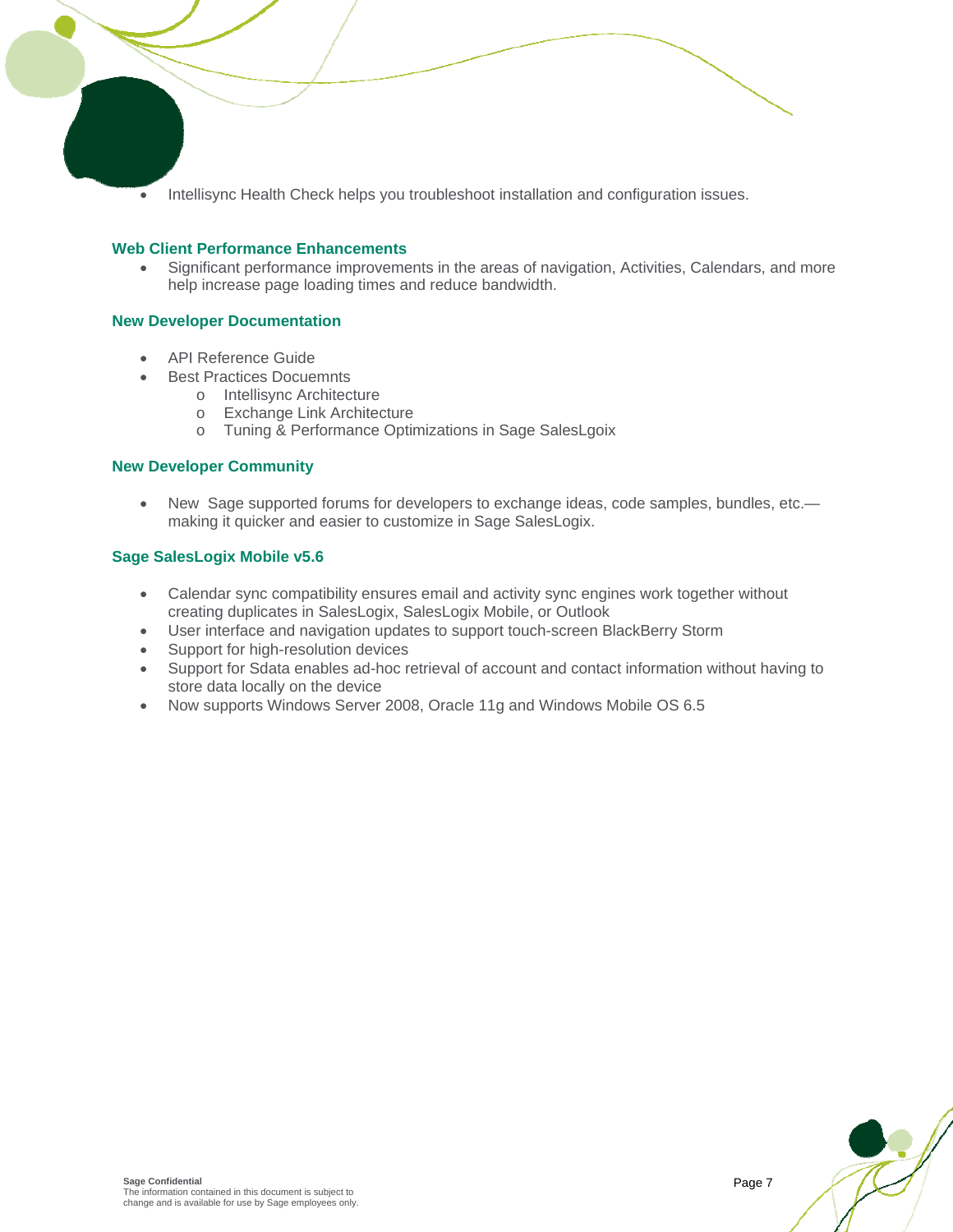# Addendum: Sage SalesLogix v7.5.1 Update **Overview**

Version 7.5 catapulted Sage SalesLogix ahead of its competition with leading edge technology that enabled better ways to access data anywhere and seamlessly bring in data from outside of the application. Sage SalesLogix v7.5.1 continues to raise the bar and strengthen its place in the CRM market bringing value back to end users through interfaces designed to simplify how work gets done. A new activities workspace increases productivity by allowing users to manage their day through a simple interface. Filter enhancements enable users to decide how they want to view their data. Disconnected Web Client enhancements help users be productive even while disconnected. In addition, Web/LAN parity improvements, such as role-based, field-level security, as well as new controls and other enhancements help improve the customization and administration experience.



 $\overline{a}$ 

**NOTE: These features rated high among the Sage SalesLogix Customer Advisory Board on 11/14/08.** 

### End-User Features/Benefits

### **Newly Designed Activities Workspace**

- **Details Pane:** enables users to select an activity from the List view to see more information and notes in a summary box below. The Details Pane can be customized by an administrator to appear in any SalesLogix entity.
- **Summary Button:** enables users to switch to Summary view for additional information.
- **Short-cut Menu:** allows users to right-click on the Activities icon in the left navigation bar or within the Activities List view to easily manage activities such as scheduling a phone call or meeting, without having to be in the Activities area.
- **Task Pane Filters**: enables users to use convenient filters to sort through data and create useful views of information while in the Activities Workspace (see Filter Enhancements below for more details.)

### **Filter Enhancements**

• **Task Pane Filters** have been enhanced to include alpha and numeric ranges that help segment data into useful, simplified views. Data ranges for various filter criteria, like Accounts and Contacts, are provided out of the box, or they can be customized by an administrator to address unique business and user requirements. The new filter enhancements also allow users to define "short lists" of the accounts, contacts, etc. they interact with the most. Additionally, these short lists will persist across sessions.

### **My Workspace Enhancements**

• **Multiple Tabs** enables end users to create as many personal workspace tabs as they need, in addition to the out-of-the-box My Workspace tab that was updated in the v7.5 release, matching their unique preferences and work styles.



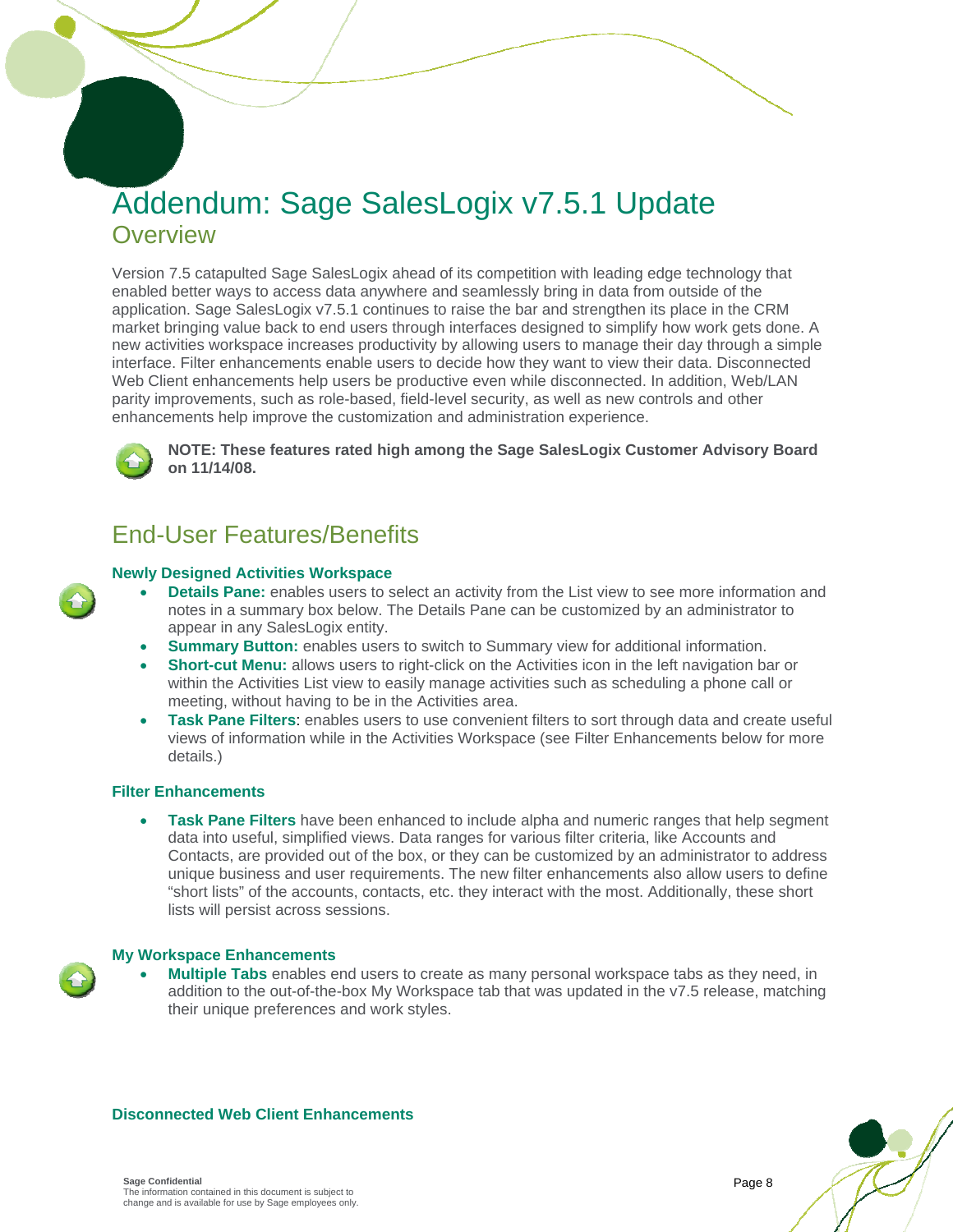- **Subscription to Accounts** enables disconnected Web Client users that sync up with the host database to use the What's New view to see any updates to accounts that they subscribe to, or they can subscribe to any new accounts that they have access to.
- **Mail Merge Enhancements** allows disconnected Web Client users to use Mail Merge functionality.

**Unsaved Data Notification** shows users a visual cue to save data, as well as provides the user-defined option of being prompted to save data when navigating to other areas of the application.

**Group Actions for Leads List View** enables sales and marketing professionals to select multiple leads at once and perform actions such as mass delete, mass assign owners, or save to a group—increasing productivity levels.

### Administrator Features/Benefits

**Field-level Security** allows administrators to apply field-level, role-based security for the Web Client, definable in Administrator—eliminating the need to create custom views/forms. Using this simple, timesaving feature, administrators can choose security levels for each field (including read only, read/write, or no access) and save as roles in an organization, for instance Field Sales.

**Lotus Notes Compatibility** provides organizations using Sage SalesLogix v7.5.1 with the flexibility to use Lotus Notes v7 or v8.

**Firefox Compatibility** enables organizations to use Firefox v3 Web browser, which significantly improves page loading performance. Note: Mail Merge, export to Microsoft Excel, and SendSLX/Outlook integration are not supported.

### Customizer Features/Benefits

**Controls** 

 $\overline{a}$ 

- **MultiTab Control:** allows customizers to use this popular and common customization requirement in the Application Architect for the Web Client. Customizers can layer groups of controls in the same space on the form. As in a set of tabbed pages, users can change the visible group by clicking tabs, or the application can change it through code. Applying multiple tabs to the application saves interface real estate and provides a better user experience.
- **Panel Control:** enables customizers to group controls or to evenly space controls in an area of the form. Now they can customize the look of a panel instead of just flow-based columns.
- **Lookup Control Setup Wizard**: enables customizers to harness powerful lookup control capabilities through a simple set of steps. This convenient wizard simplifies the complex process, as it guides them through the necessary steps of creating or editing lookups, and automatically exposes interdependencies based on the properties they choose.
- **Sparkline Control:** improves how you can present data to the user by leveraging different types of charts including bar, smooth, discrete, bullet, impulse, column, and pie. Sparklines have been repackaged as a drag and drop control reducing the need to use code.
- **Bevel Option for Panel Control**: permits customizers to show a border around a group of controls.

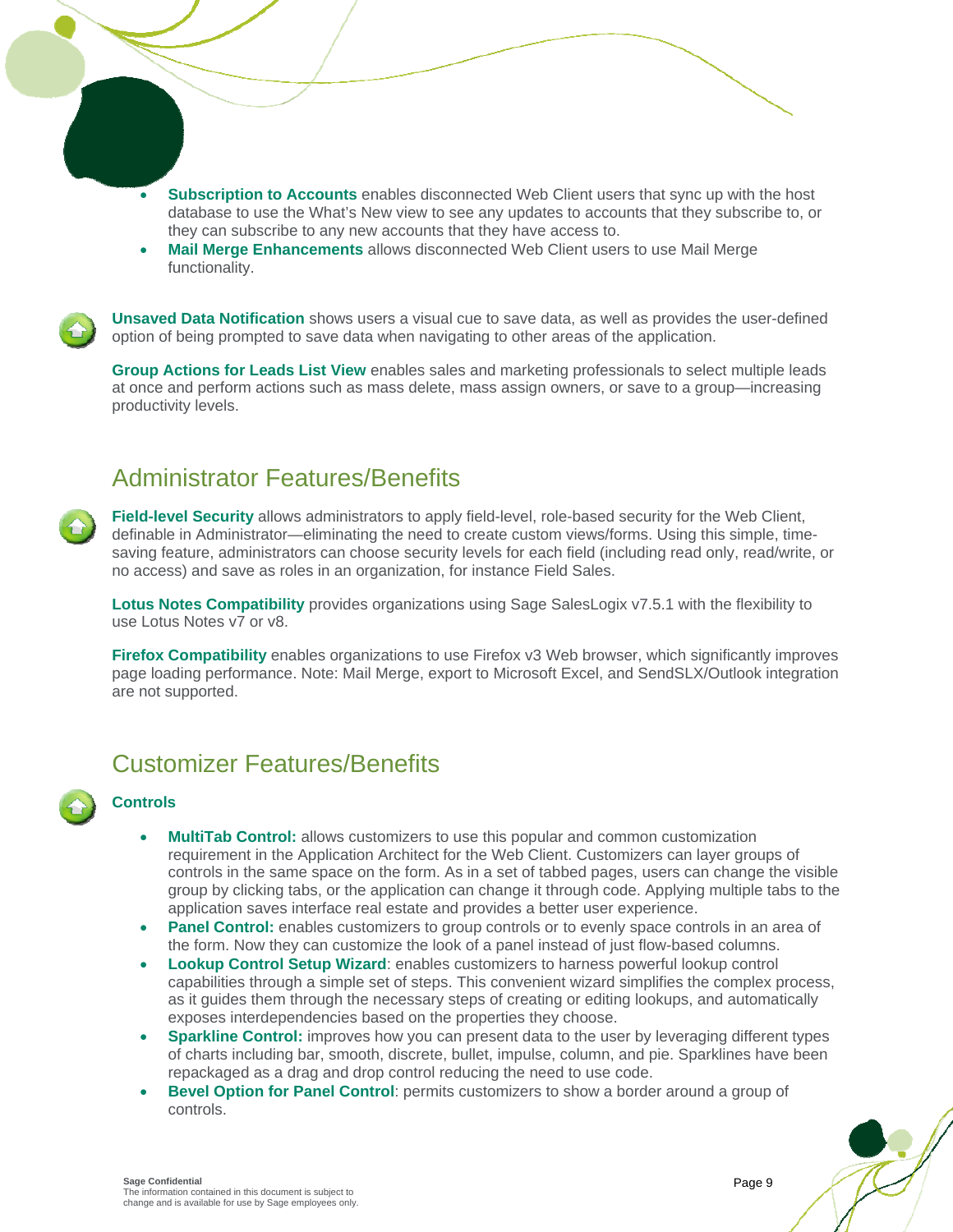**Mashups** 

 $\overline{a}$ 

- **Mashup Data Feed Debugger** provides the ability to run all or part of a mashup from within the Application Architect without having to deploy it to a portal so it can be debugged.
- **New Mashup Data Source Control** binds a mashup source from the QuickForm editor to a control eliminating the need to use code and reducing development time.

### **Application Architect Environment:**

- **One-Click Build/Deploy/View:** significantly reduces the time required to release and test customizations with one-click access to the Web Client.
- **Design Time Debugging of Mashup Data Feed:** provides the ability to run all or part of a mashup from within the Application Architect without having to deploy it to a portal so it can be debugged.
- **New Mashup Data Source Control:** binds a mashup source from the QuickForm editor to a control eliminating the need to use code and reducing development time.
- **Bundle Password Support** enables customizers to require a password to install bundles.

### User Survey

Sage SalesLogix v7.5.1 includes an embedded feedback survey so Sage can collect information specifically related to the work practices and feature usage from its valued customers—it is not a sales or marketing survey. This feedback is meant to help the Sage SalesLogix development team improve the user experience. Users may be invited to participate in the survey, depending on their implementation. When prompted, they may choose whether or not to participate or to be reminded to participate later. Note: Sage SalesLogix Business Partners can also add questions to the survey.

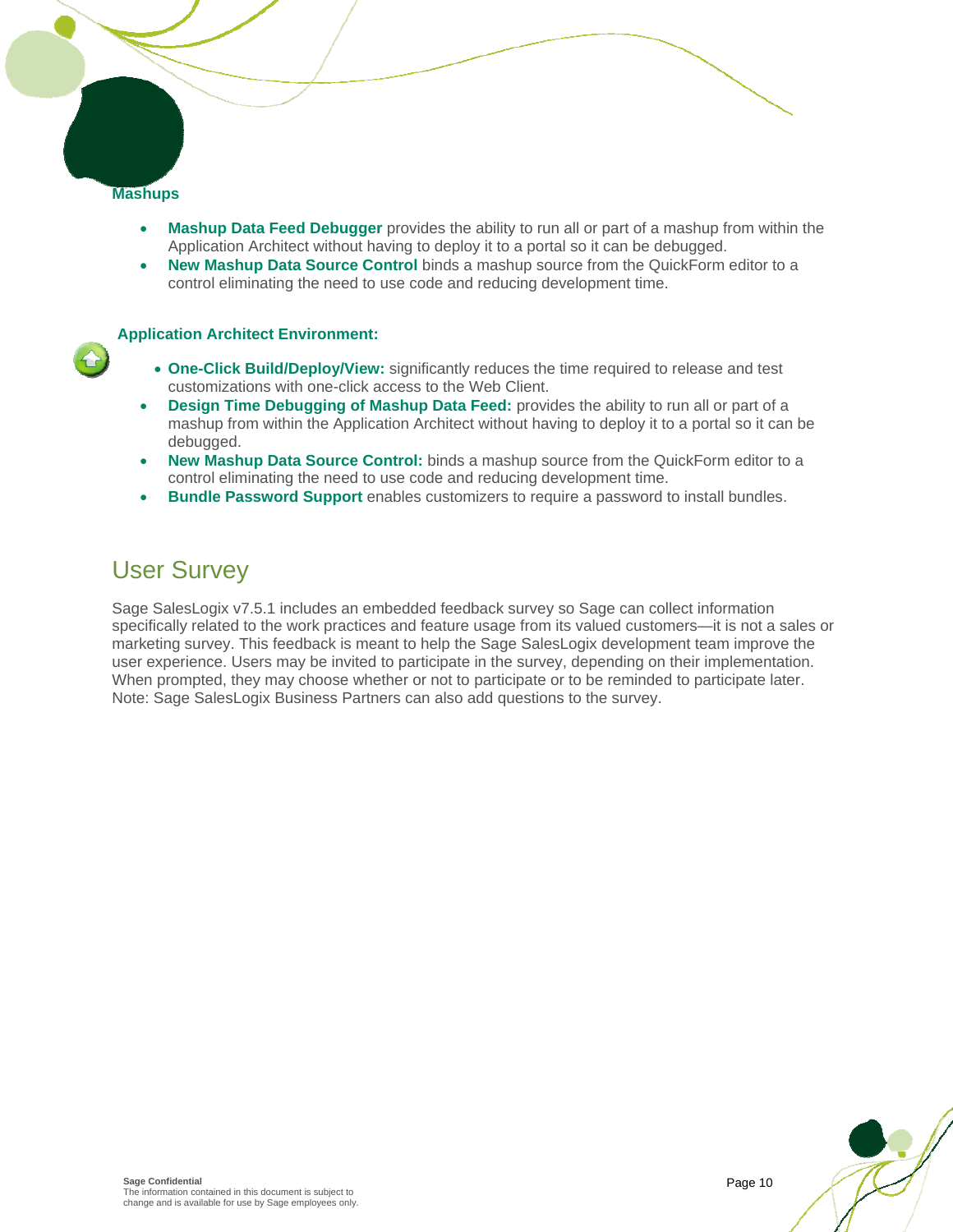### Sage SalesLogix v7.5: How v7.5 Fits into Our Overall Product Direction Strategy

Audience: Internal Sage employees and business partners

 $\overline{a}$ 

Sage SalesLogix v7.2 delivered an all new state-of-the-art platform, which was a key directional statement toward our future product direction and strategy including a common development environment across clients; a "write once, deploy to many" development environment; continued advances in codeless customizations; and improved user experience. Sage SalesLogix v7.5 is the next major step offering a comprehensive Web CRM, Windows Client enhancements, and customization and administration improvements. Additionally, **this new release catapults Sage SalesLogix to the front of the pack of midmarket CRM vendors** with its highly differentiated features and capabilities such as powerful lead management; dynamic list building capabilities; server-side process automation; exceptional usability enhancements; and innovative uses of RESTful Web services and Web 2.0 technologies such as mashups, timeline visualizations, and sparkline charts.

This release **furthers our differentiation in the area of deployment flexibility**—customers can access Sage SalesLogix Web, Windows, and Mobile clients while disconnected without sacrificing usability, customizations, or a rich user experience.

Sage SalesLogix v7.5 is a major deliverable for our stated strategy of streamlining IT efficiencies and lowering the total cost of ownership for customers. In many cases, Sage SalesLogix v7.2 (and later) customizations can be migrated to the Web Client with ease. Codeless quick forms make it quick and easy for developers and business analysts to tailor Sage SalesLogix to address their unique business needs. And, Web Services enhancements, including the adoption of RESTful interfaces, bring us closer to our product strategy of interoperability between Sage CRM products.

The enhancements in this release also help us address key findings from the Win/Loss Research Study conducted in February, 2008. Research results indicated we are losing deals to competitors due to weaknesses in features and attributes such as: lead management, workflow and process automation, usability, and Web access capabilities. By addressing all of these deficient areas, as well as including innovative features, such as the ability to create mashups, **Sage SalesLogix significantly strengthens its positioning in the CRM marketplace.** 

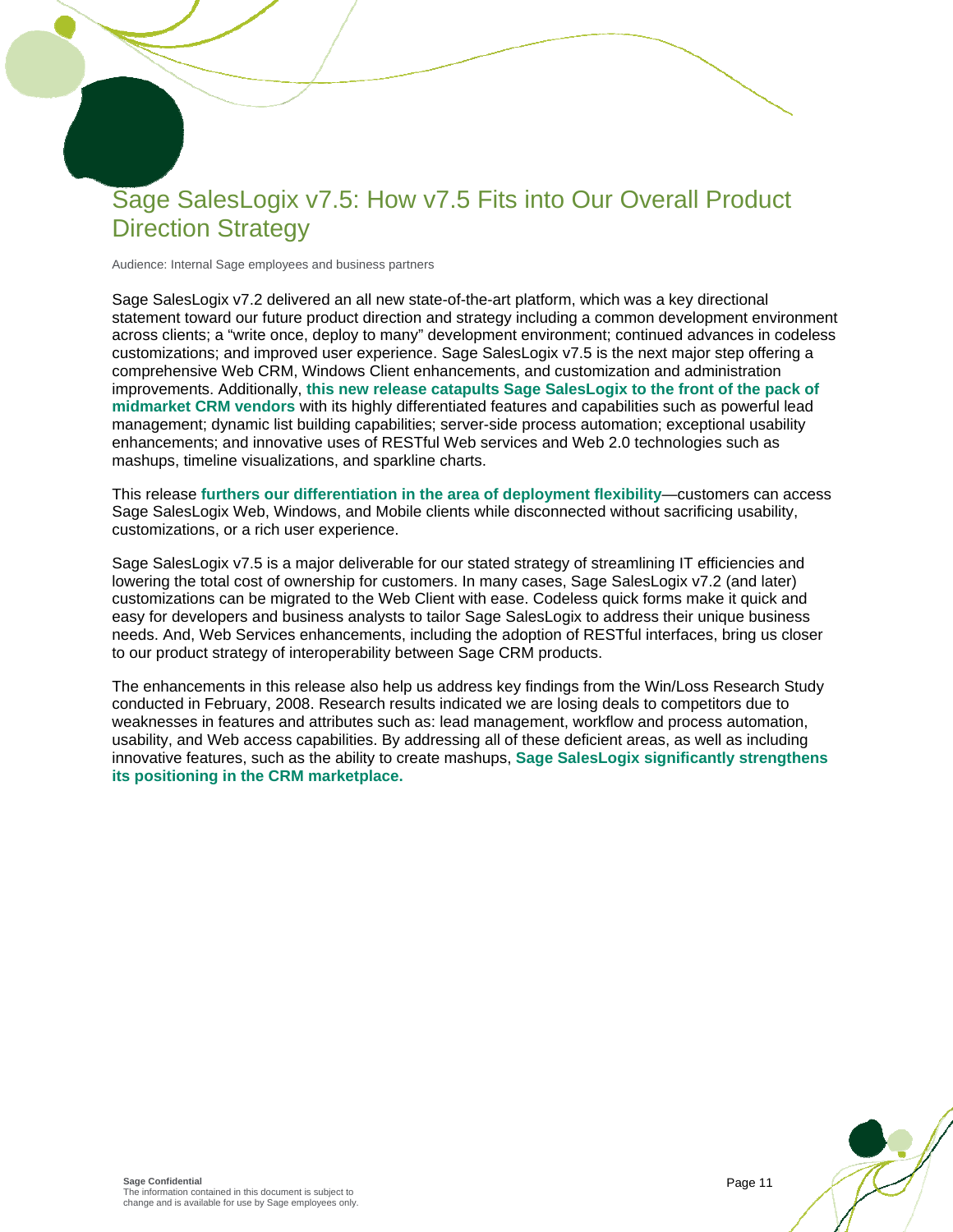## Release Highlights

 $\overline{a}$ 

Audience: prospects and customers | Projected Release Date**[1](#page-11-0)** : September, 2008

### **Experience the Benefits of a Comprehensive Web CRM**

Sage SalesLogix v7.5 delivers a comprehensive Web CRM experience such as interactive list-building capabilities using filters; extensive lead management capabilities; significant customer service and support functionality; the ability to create sales orders; and usability enhancements that tremendously benefit the user experience. Innovative mashup capabilities and data visualization tools, such as timelines and sparkline charts, create a highly interactive and visual experience, enabling you to make informed decisions and facilitate more thoughtful conversations with customers and prospects. And, all of this functionality is available in a connected or disconnected Web environment—without sacrificing usability, customizations, or a rich user experience.

Sage SalesLogix v7.5 also offers powerful process automation capabilities that reach beyond the traditional boundaries of sales and contact process automation—enabling you to eliminate manual processes where it makes sense for your business. Additionally, with Sage SalesLogix v7.5, enhancements have been made to the Windows Client to streamline processes, including the ability to create activities for leads and attach documents to an activity. With Sage SalesLogix v7.5 your organization benefits from a robust CRM platform and industry-leading technology, regardless of whether you select a Windows or Web deployment and no matter how your users access data.

### **Top Release Benefits**

- **Comprehensive Web CRM:** Deploy a comprehensive CRM Web solution—including full sales, marketing, customer service and support functionality
- **Anytime, Anywhere Access to CRM data:** Access Sage SalesLogix data while connected or disconnected— without sacrificing usability, customizations, or a rich user experience
- **Efficient Lead Management Capabilities:** Access all the tools you need to effectively manage leads and work with them in a way that matches your unique business processes including the ability to perform lead de-duplication; assign activities to leads, perform group actions, and automatically route leads to the appropriate person or department
- **Powerful Process Orchestration Improves Productivity:** Eliminate manual processes where it makes sense for your business by automating key processes for any Entity in Sage SalesLogix
- **Rich experience through Modern Web 2.0 Technology:** Experience rich, concise, and useful views of data within Sage SalesLogix through REST, mashups, and sparkline charts
- **Usability Enhancements for Improved Ease-of-Use:** Increase user adoption with the modern, easy-to-navigate interface including features such as drag and drop tabs, multiple middle panes, expanded right-mouse button ability, and the ability to associate attachments to Activities



<span id="page-11-0"></span><sup>&</sup>lt;sup>1</sup> Release date subject to change.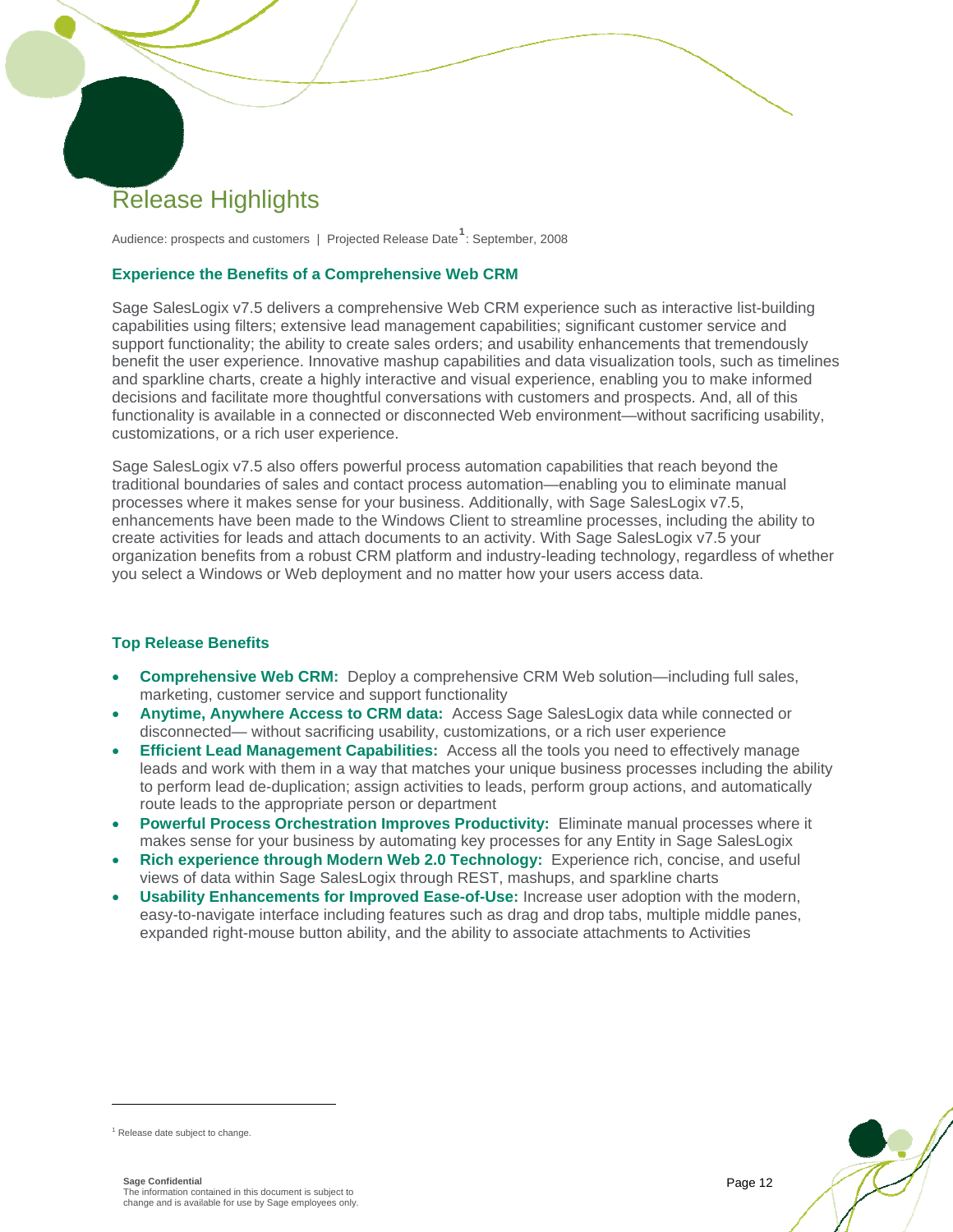## Sage SalesLogix v7.5 New Features

 $\overline{a}$ 

Note: Next to each new feature, we have indicated whether or not a feature will be a high market impact to installed base users using a 1-5 scale. 1= low, 3= brings Sage SalesLogix in line with competitors' offerings, 5=high impact.

| <b>Sage SalesLogix v7.5 New Features</b>                                                                                                                                                                                                                                                                                                                                                                                                                                                                                                                                                                                                                                                                     |                             |
|--------------------------------------------------------------------------------------------------------------------------------------------------------------------------------------------------------------------------------------------------------------------------------------------------------------------------------------------------------------------------------------------------------------------------------------------------------------------------------------------------------------------------------------------------------------------------------------------------------------------------------------------------------------------------------------------------------------|-----------------------------|
| <b>Description</b>                                                                                                                                                                                                                                                                                                                                                                                                                                                                                                                                                                                                                                                                                           | <b>Buyer Type</b>           |
| <b>Comprehensive Web CRM-Connected or Disconnected</b>                                                                                                                                                                                                                                                                                                                                                                                                                                                                                                                                                                                                                                                       |                             |
| Disconnected Web Client: Sage SalesLogix v7.5 enables you to disconnect<br>from the Internet when you need to and still continue working in the<br>application, while benefiting from a rich user experience. Market impact: 5<br>Note: This feature is only available in the Web Client                                                                                                                                                                                                                                                                                                                                                                                                                     | All Users                   |
| <b>Customer Service/Support Enhancements:</b> As a customer service or<br>support representative, now you have access to all of the tools necessary to<br>enhance the customer service experience and increase your day-to-day<br>efficiencies-via the Web. With access to defects management tools you can<br>edit, search, manage, and delete Defects. Users can also create and manage<br>Returns, Contracts, and Assets using the Web client.                                                                                                                                                                                                                                                            | Customer<br>Service/Support |
| <b>Features include:</b>                                                                                                                                                                                                                                                                                                                                                                                                                                                                                                                                                                                                                                                                                     |                             |
| <b>Defects:</b> Customer service and support representatives can easily create<br>and edit Defects, search for Defects, manage groups of Defects, delete<br>Defects, and associate Defects with other items such as Attachments,<br>Comments, Defect Tasks, Products, Returns, and Tickets—all within the<br>Sage SalesLogix Web client. Market impact: 4<br>Returns: Create, assign, manage, and change the status of Returns as<br>$\bullet$<br>well as monitor returned assets and shipped assets via the Web. Market<br>impact: 4<br><b>Contracts:</b> Customer service and support representatives can manage,<br>create, and activate contracts as well as monitor contract usage. Market<br>impact: 3 |                             |
| Assets: Associate Assets with Accounts, Tickets, Defects, Contracts, or<br>Returns so employees have all the details they need to better service<br>customers. Market impact: 4                                                                                                                                                                                                                                                                                                                                                                                                                                                                                                                              |                             |
| Note: Currently in Windows; new to Web                                                                                                                                                                                                                                                                                                                                                                                                                                                                                                                                                                                                                                                                       |                             |

**Sales Orders**: Users can create new sales orders—from anywhere they have Sales, Customer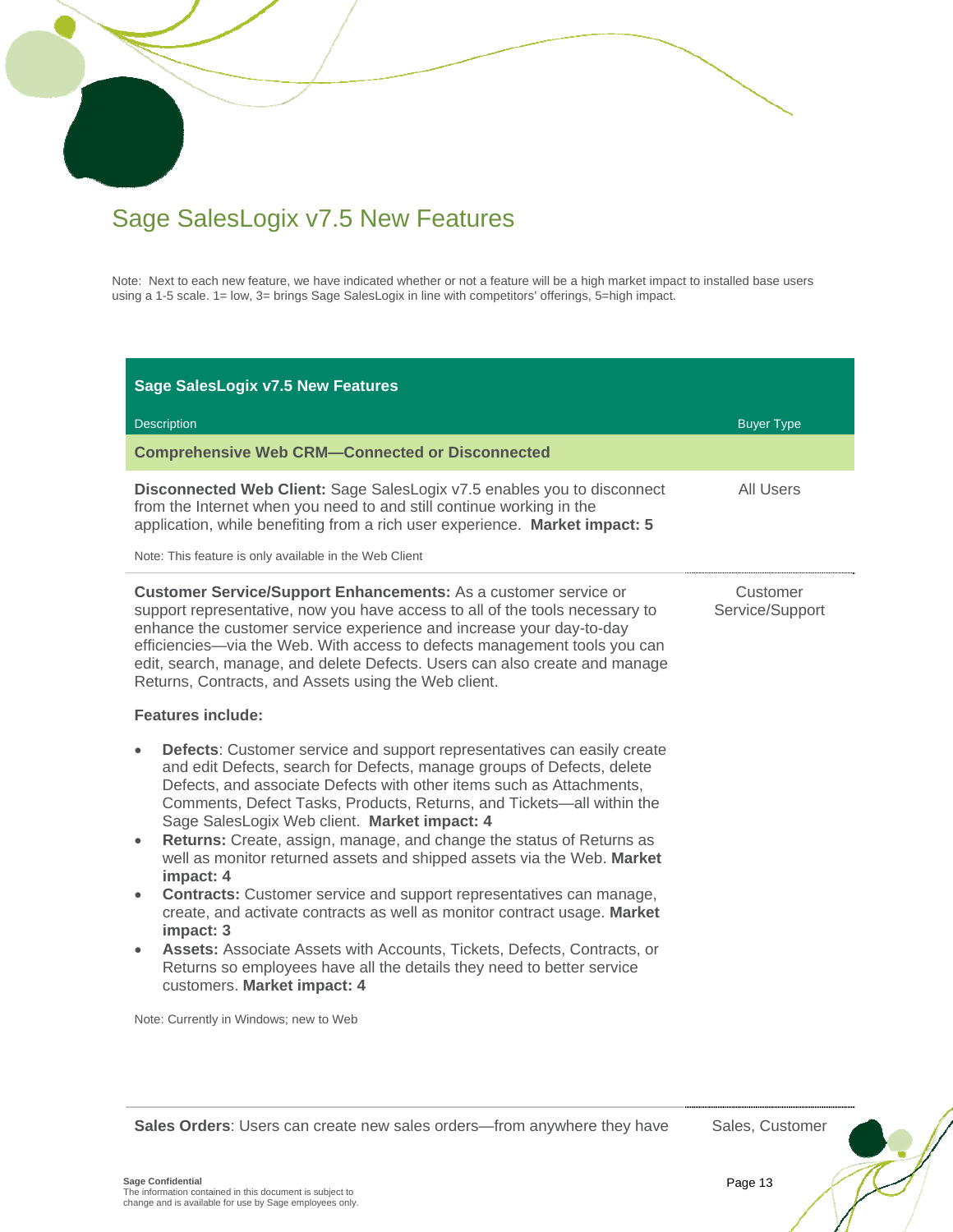| Internet access. Users can modify or delete sales orders; allow more than one<br>sales order for an opportunity; and indicate which sales orders are final.<br><b>Market impact: 3</b><br>Note: Currently in Windows; new to Web                                                                                                                                                                                                                                                                                                                                                                                                                                                                                                                                                                                       | Service         |
|------------------------------------------------------------------------------------------------------------------------------------------------------------------------------------------------------------------------------------------------------------------------------------------------------------------------------------------------------------------------------------------------------------------------------------------------------------------------------------------------------------------------------------------------------------------------------------------------------------------------------------------------------------------------------------------------------------------------------------------------------------------------------------------------------------------------|-----------------|
| <b>Extensive Lead Management</b>                                                                                                                                                                                                                                                                                                                                                                                                                                                                                                                                                                                                                                                                                                                                                                                       |                 |
| Import Leads: A step-by-step wizard makes it easy for marketing<br>professionals to import leads into Sage SalesLogix, perform lead de-<br>duplication, and distribute leads automatically to individuals or teams. You can<br>even perform group actions for leads, assign activities to leads, and create<br>responses. The Lead Import Wizard is a powerful tool that streamlines<br>marketing efficiencies and increases lead to sale conversion rates as qualified<br>leads are distributed quickly to the appropriate teams. Market impact: 5<br>Note: This feature is only available in the Web Client.                                                                                                                                                                                                         | Sales/Marketing |
| Lead De-duplication: With Sage SalesLogix v7.5, you can perform lead de-<br>duplication upon import-not just when you're converting them to an<br>Opportunity-providing you with more flexibility. When you import new leads<br>into Sage SalesLogix, they're automatically de-duped against current Leads<br>and Contacts to determine whether there are potential duplicates. Duplicates<br>are automatically resolved for you by the system-eliminating the complex<br>task of manual de-duplication. Duplications are saved to another location<br>where they can be resolved at a later time. Performing lead-duplication is a<br>vital part of the lead management process-ensuring clean data enters the<br>system and so customers and prospects are not hit with the same campaign<br>twice. Market impact: 5 | Sales/Marketing |
| Note: This feature is only available in the Web Client. Lead de-duplication can be performed using<br>the Windows Client, but only upon conversion to an Opportunity—not upon import.                                                                                                                                                                                                                                                                                                                                                                                                                                                                                                                                                                                                                                  |                 |



ノ

7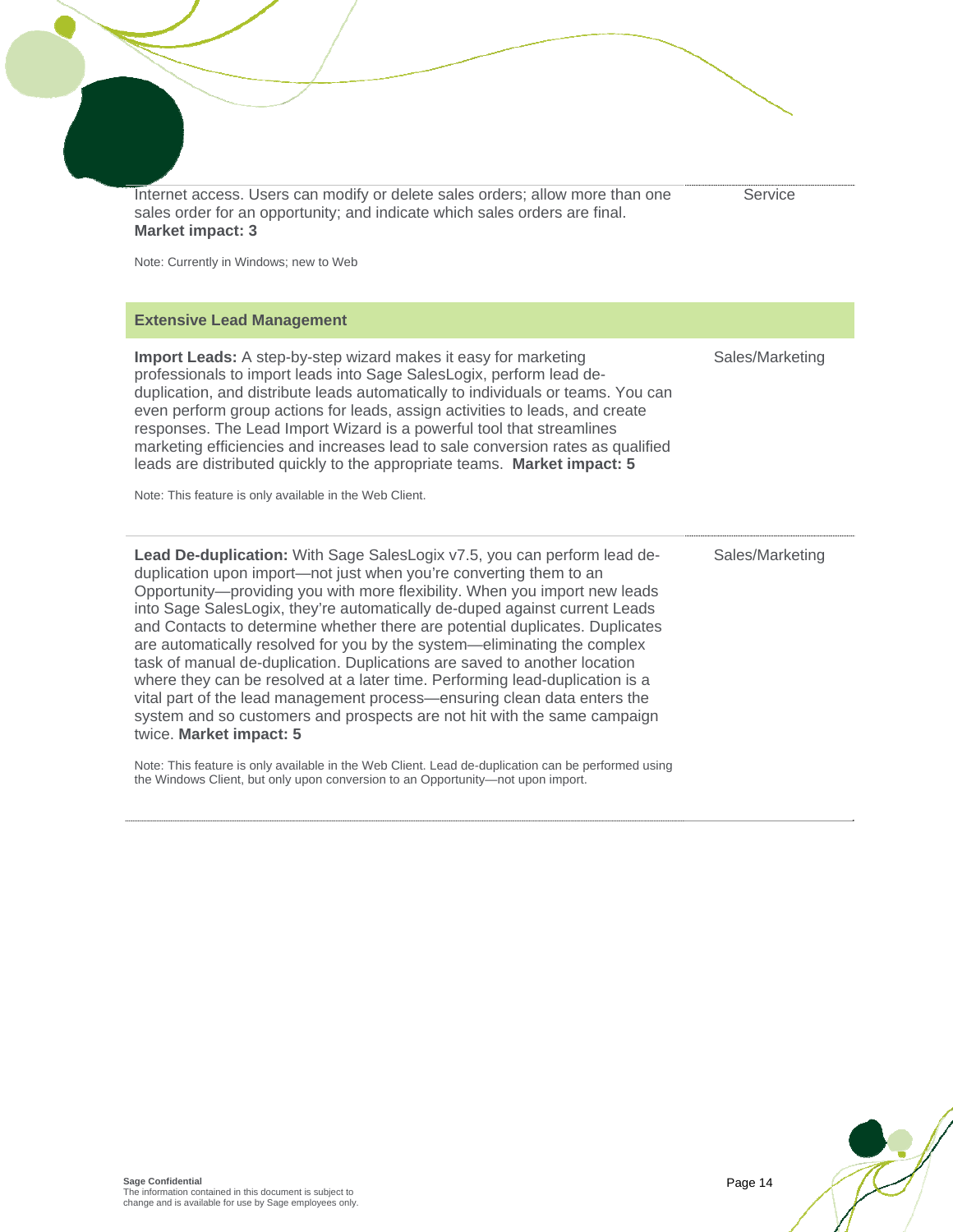| Activity for Leads: Sales and marketing teams can now log interactions and<br>activities with Leads before they're converted to Contacts. You can make<br>leads the subject of a meeting, phone call, or a to-do task; record notes; and<br>more to ensure the appropriate action is taken-driving the lead closer to an<br>opportunity or sale. Market impact: 5 for install base                                                                                                                                                                                                                                                                                                                                                                                                                                                                                                                                                                     | Sales/Marketing |
|--------------------------------------------------------------------------------------------------------------------------------------------------------------------------------------------------------------------------------------------------------------------------------------------------------------------------------------------------------------------------------------------------------------------------------------------------------------------------------------------------------------------------------------------------------------------------------------------------------------------------------------------------------------------------------------------------------------------------------------------------------------------------------------------------------------------------------------------------------------------------------------------------------------------------------------------------------|-----------------|
| Note: This feature is new for both Windows and Web client.                                                                                                                                                                                                                                                                                                                                                                                                                                                                                                                                                                                                                                                                                                                                                                                                                                                                                             |                 |
| Create a Response: Since marketing processes vary by company and<br>industry, Sage SalesLogix v7.5 provides organizations with more flexibility<br>when importing and managing leads such as creating a Response for a lead,<br>contact, or account. A Response is like a 'pre-opportunity'—a lead that might<br>not be ready to be converted to an Opportunity or one that isn't associated<br>with a campaign. Flagging a Lead as a Response reminds employees who<br>open the record that the contact expressed interest in a product or service-<br>ensuring a potential sale does not fall through the cracks. Whether a lead,<br>contact, or account has responded to a campaign, clicked on your Web page,<br>requested literature, or discussed a product or service with an employee,<br>every instance of an expressed interest can be captured in Sage SalesLogix<br>and pursued for future campaign and sales activities. Market impact: 3 | Sales/Marketing |
| Note: Web-only for lead import.                                                                                                                                                                                                                                                                                                                                                                                                                                                                                                                                                                                                                                                                                                                                                                                                                                                                                                                        |                 |
| Group Actions: To streamline your marketing efforts, you can perform actions<br>en masse to leads that you're importing such as adding notes, targets to a<br>campaign, responses, and scheduling Activities. Market impact: 3                                                                                                                                                                                                                                                                                                                                                                                                                                                                                                                                                                                                                                                                                                                         | Sales/Marketing |
| Note: This feature is new for both Windows and Web client.                                                                                                                                                                                                                                                                                                                                                                                                                                                                                                                                                                                                                                                                                                                                                                                                                                                                                             |                 |
| Automatic Lead Routing: It's imperative that your hot leads are distributed<br>immediately so sales opportunities are not missed. Sage SalesLogix flexible<br>and powerful workflow and process automation abilities helps your<br>organization to automate key processes, such as lead distribution, that work<br>best for your business-enhancing productivity and increasing business<br>performance. Out-of-the-box, Sage SalesLogix v7.5 provides you with a<br>sample SDK lead routing process. Or, you can customize rules so Leads are<br>automatically directed to individuals based on criteria you define-enhancing<br>marketing efficiencies, eliminating manual processes, and increasing sales<br>opportunities. Market impact: 3                                                                                                                                                                                                        | Sales/Marketing |
|                                                                                                                                                                                                                                                                                                                                                                                                                                                                                                                                                                                                                                                                                                                                                                                                                                                                                                                                                        |                 |

Note: This feature is new for both Windows and Web client.

**Simplified Access to Targeted Information** 

 $\bullet$ 

V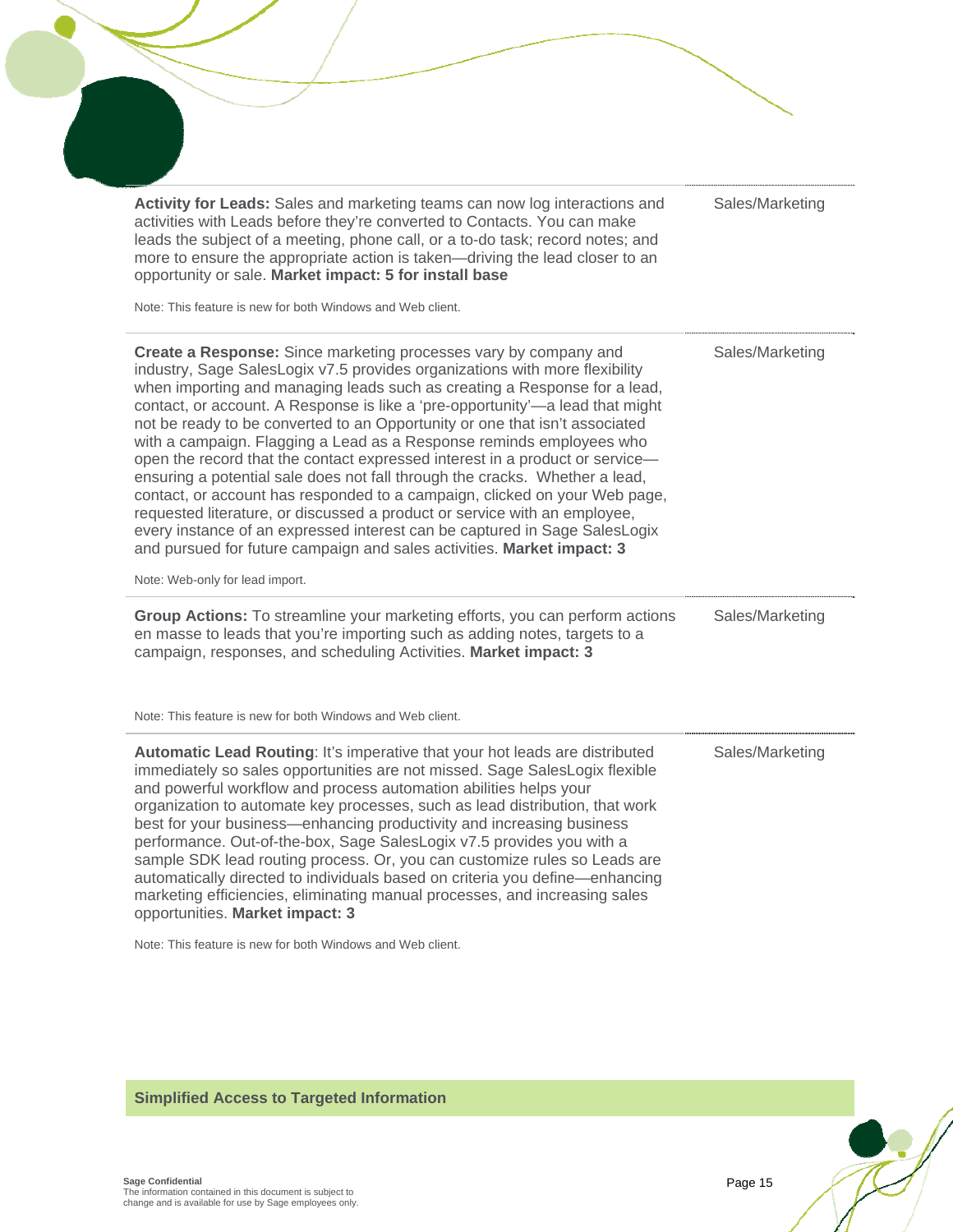**Dynamic List Building:** Standard and customized Groups have been moved from the Menu Bar to the main content area and are now organized in tabs so you can toggle back and forth making it easier for you to find the information you need. Data filters appear adjacent to your Group lists making it quick and easy to identify relevant subsets of data. Once you've narrowed down a list, you can save it as an ad-hoc group and access it at a later period of time. This is a quick way to create a targeted list without using Group Builder or creating query. In List View, you can select multiple records at once to perform an action, significantly improving your productivity. And, all records are displayed in a single page, with convenient scrolling rather than having to page through records. **Market impact: 5** 

Note: This feature is only available in the Web Client.

 $\overline{a}$ 

**Summary View:** Currently you can view lists of data in Sage SalesLogix or drill down to a more detailed view of a single Account, Contact, Ticket, etc. This release offers a new Summary View in which you can view key information about an Account, Contact, etc. in a compressed viewing area without having to drill down into the details. For instance, the Summary View for an Account shows address information, account owner, and more. Users can hover over data points for additional information or drill down for more information as needed. **Market impact: 5** 

Note: This feature is only available in the Web Client.

#### **Usability Enhancements Deliver Improved Productivity**

**Enhanced User Interface:** The layout of the Web interface has been redesigned to work more gracefully with your browser's ability to perform fluid resizing, and also to limit unnecessary scrolling. The header and toolbar have been streamlined for easier viewing of data and usability. A new title bar has been added so you know exactly where you are in the application, for instance, Accounts. The toolbar design has been updated to contain fewer items, and you can now expand and collapse the left navigation area to provide you with more space to view your data. **Market impact: 5** 

Note: This feature is only available in the Web Client

All Users

All Users

All Users

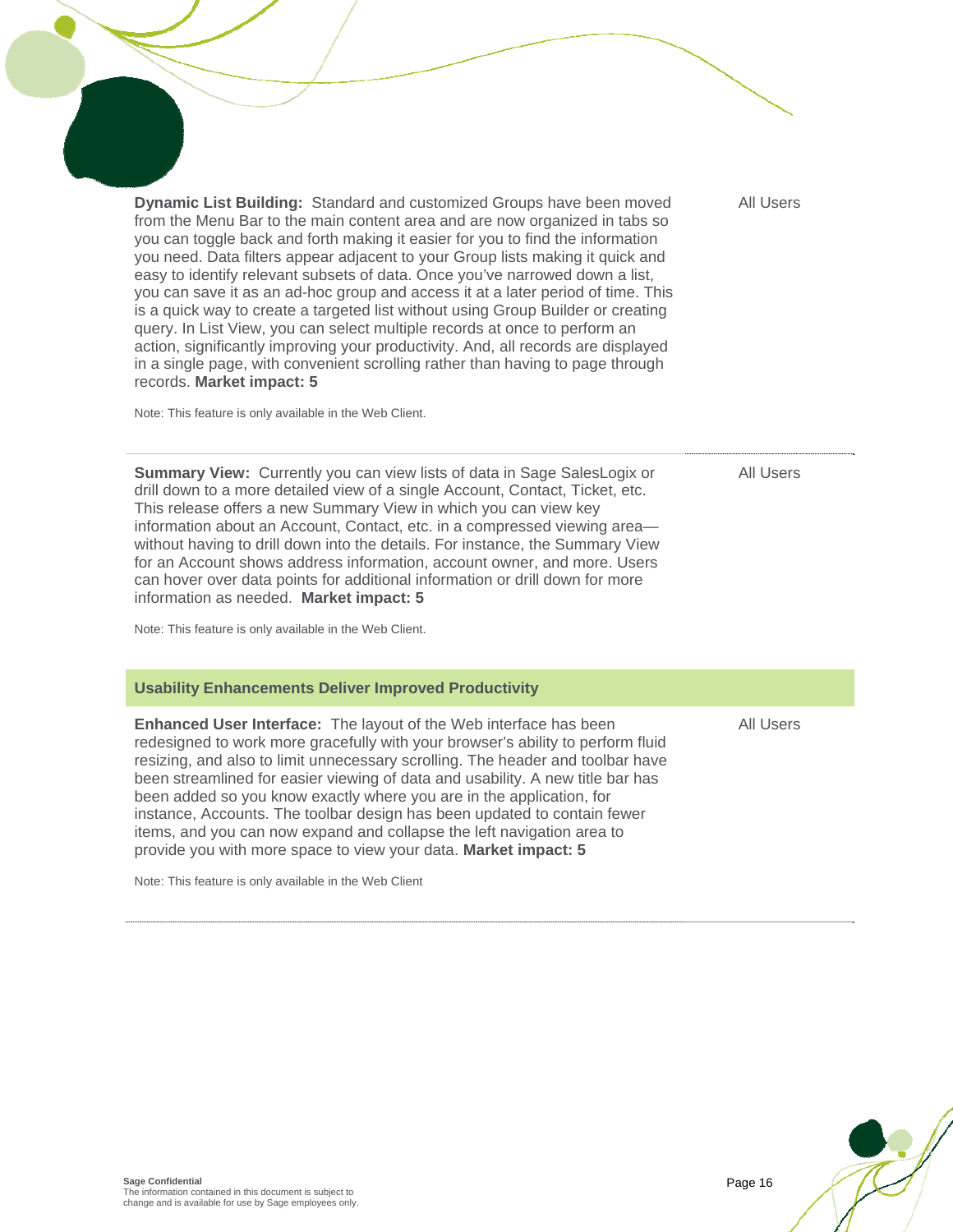| <b>All Users</b><br><b>All Users</b><br><b>All Users</b> |
|----------------------------------------------------------|
|                                                          |
|                                                          |
|                                                          |
|                                                          |
|                                                          |
|                                                          |
| <b>All Users</b>                                         |
| <b>All Users</b>                                         |
|                                                          |

synchronization, desktop synchronization is compatible with the Sage SalesLogix Web Client including the capability to synchronize activities, todos, calendar items, contacts, etc. The desktop synchronization option is on

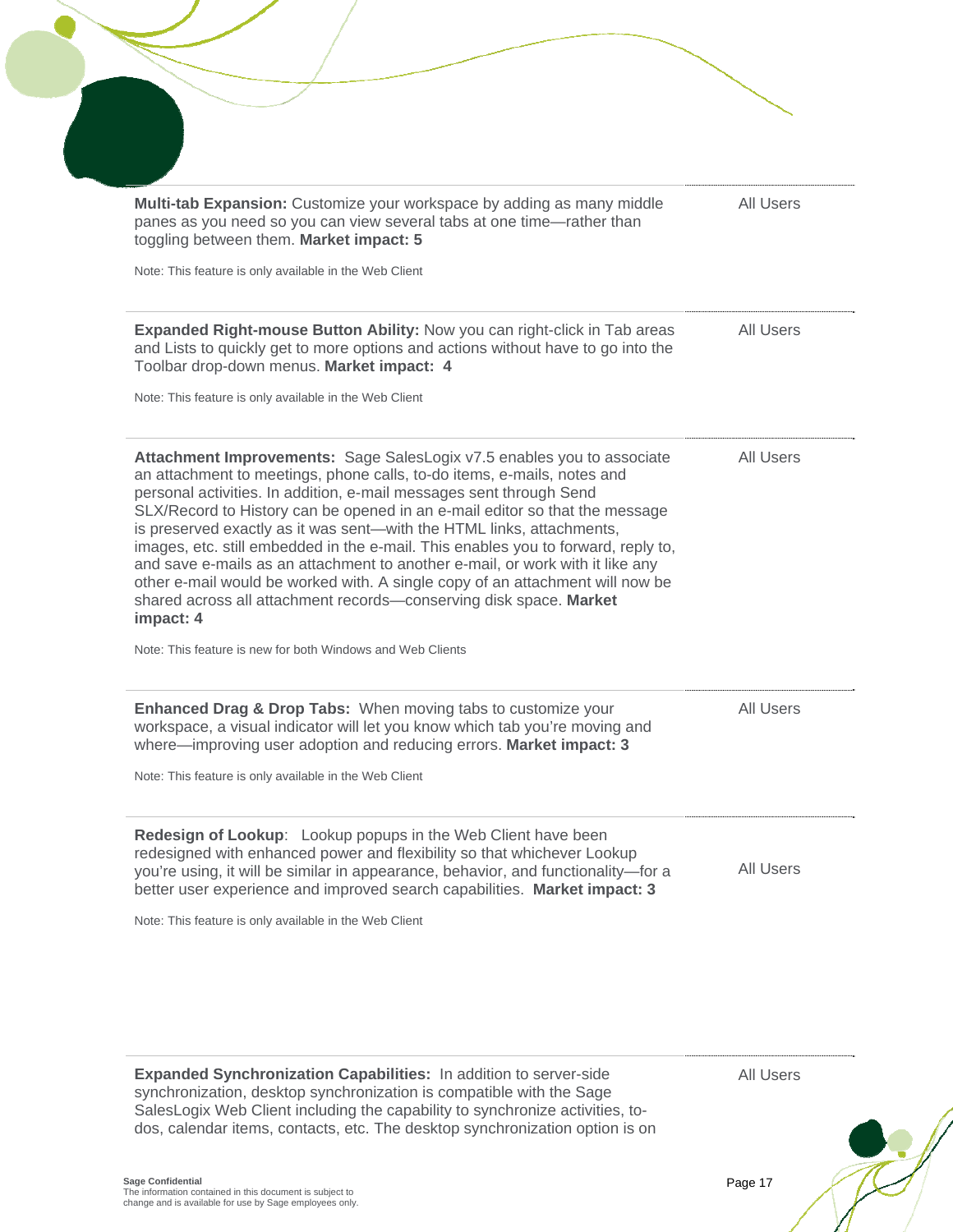the new, modern Web-based architecture, de-coupled from the Windows Client, so it synchronizes when it needs to independent of the client. Synchronization transactions pass through the business logic layer maximizing continuity of how transactions are handled. **Market impact: 4** 

Note: This feature is now available in the Web Client. The Windows Client already offers desktop and server-side synchronization.

#### **Rich Personalized Views of Information**

 $\overline{a}$ 

**Mashups**: Mashups provide a means for users to create, modify, publish, and display collaborative compositions of internal and external data aggregated together and embedded anywhere within the SalesLogix client—providing a rich user experience to simplify data for viewing or analysis. It's easy to create mashups from external sources such as Google Maps, Hoovers, LinkedIn, Zillow, stock tickers, weather, ERP applications, etc. Since Sage SalesLogix is REST-based, you can mix internal Sage SalesLogix data with external data feeds. Creating Mashups within Sage SalesLogix provides employees with a rich and integrated user experience, plus they have access to critical customer and account information without having to leave the CRM application. **Market impact: 4** 

Note: This feature is available in the Web Client only.

**Timeline Visualization:** The timeline visualization feature provides users with a holistic view of an entity, such as an account, all in one place—so users don't have to look elsewhere in a customer record or the application to find more information. Out-of-the-box, timeline visualization appears in your Accounts and Tickets areas—providing a graphical representation of events over a period of time—past, present, and future. In the Account timeline you can view all Activities, Notes/History, Opportunities, and Tickets related to an account giving you a deeper understanding of trends, interactions, and key events over time. Within a Ticket, you can see Activities, Notes/History, and Ticket Activities—enabling you to better assess situations and adjust accordingly. Sage SalesLogix v7.5 provides two timeline features out-of-thebox embedded within Accounts and Tickets; however they can be created, customized, and embedded in most areas of the application. **Market impact: 4** 

Note: This feature is available in the Web Client only.

**Welcome Page:** A Welcome page was introduced in Sage SalesLogix v7.2.2 that featured components such as: Introducing Sage SalesLogix Web Client, Today's Activities, Recently Viewed, Quick Actions, Do You Know, and Links. The Sage SalesLogix v7.5 release significantly expands your ability to customize your Welcome page to match your unique preferences by adding, removing, and rearranging components. You can add new components such as My Recent Notes, Active Campaign Response Status, and My Closing

All Users

All Users

All Users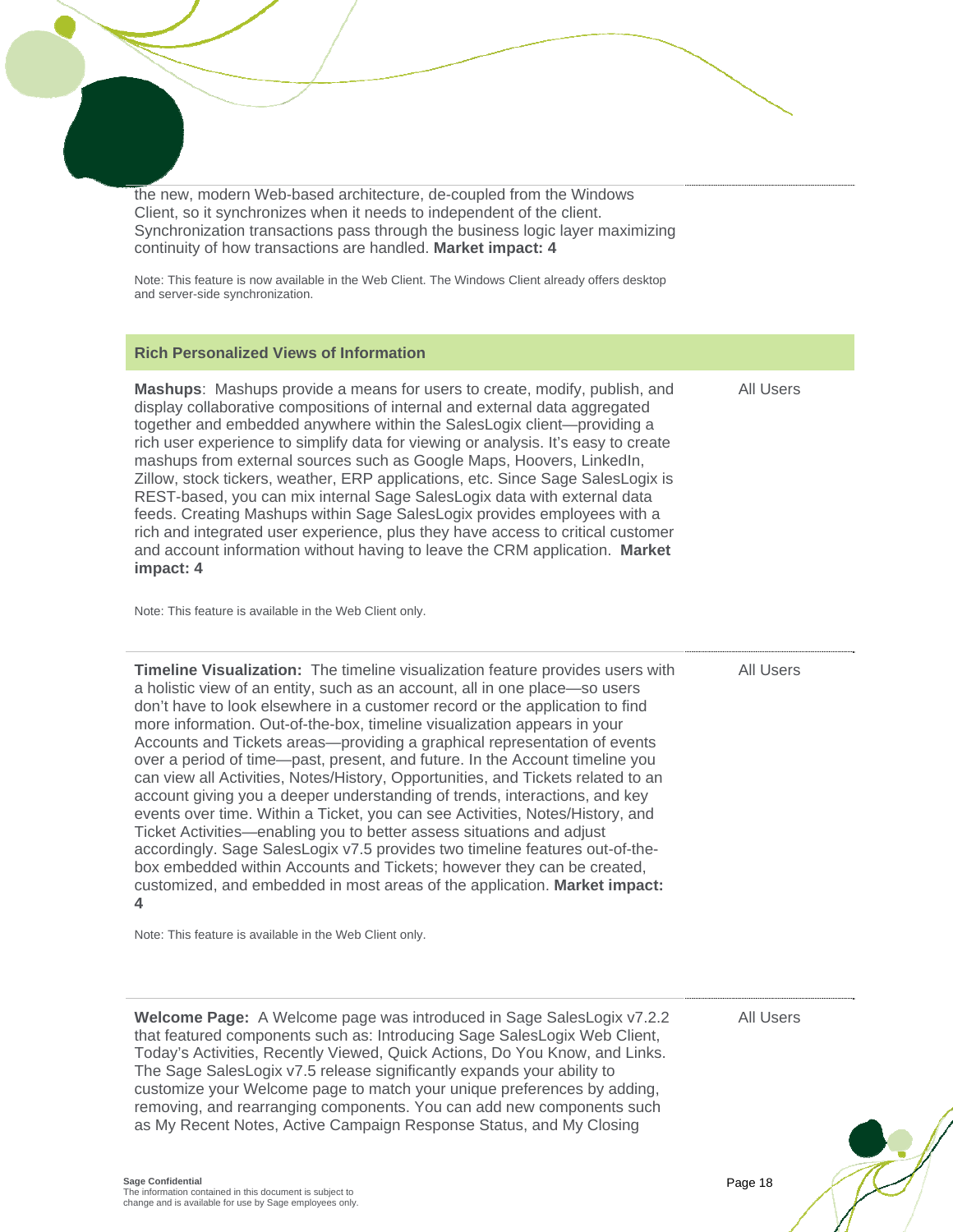Opportunities. You can even click on an area and drill down for more information. Administrators or Partners can create as many Welcome pages as needed—each with its own set of components associated with it. The Welcome page offers a quick, at-a-glance view of features you use the most increasing your productivity. **Market impact: 3** 

Note: This feature was introduced in v7.2.2, but significantly enhanced in v7.5 with additional content and the ability to personalize. This feature is available on the Web Client only.

#### **Customization, Administration, and Web 2.0 Technology**

 $\overline{a}$ 

**Web Services:** Sage SalesLogix v7.5 provides the ability to expose an Entity or a business rule to a RESTful-based Web service—allowing you to integrate and enhance Sage SalesLogix data with data from outside the application. REST (Representational State Transfer) is a protocol that allows two applications to communicate with each other and to perform certain actions through URLs. For example, through a REST protocol, a Web service such as Google Maps can query data within Sage SalesLogix, and then combine the data with the data that it can provide. The adoption of open RESTful interfaces across our CRM product lines brings Sage SalesLogix closer to our product strategy of interoperability between the CRM products. **Market impact: 5** 

Note: This feature is available in Web Client and Windows Clients.

**Form Controls:** Sage SalesLogix v7.5 provides two new controls including sparkline and image controls. Now you can embed images and sparkline charts within Sage SalesLogix—enabling you to customize the application to address your unique needs and providing users with a unique view of key data. Sparkline charts give users a "mini" graphical snapshot of data, such as stock performance. Image controls enable you to embed icons and other images within the application. **Market impact: 4** 

Note: This feature is only available in the Web Client.

**Application Architect Enhancements:** New enhancements to the Application Architect streamline deployment and administration of Sage SalesLogix including the ability to launch model entity wizards from the Application Toolbar; the ability to recognize which entities have been customized from the project explorer tree view; dockable data sources view; access to form control settings from new code snippet action; new portal creation wizard; workspace environment settings remembered for each project; and enhanced build output window. **Market impact: 4** 

IT/Partners

IT/Partners

IT/Partners

**Sage Confidential**  The information contained in this document is subject to change and is available for use by Sage employees only.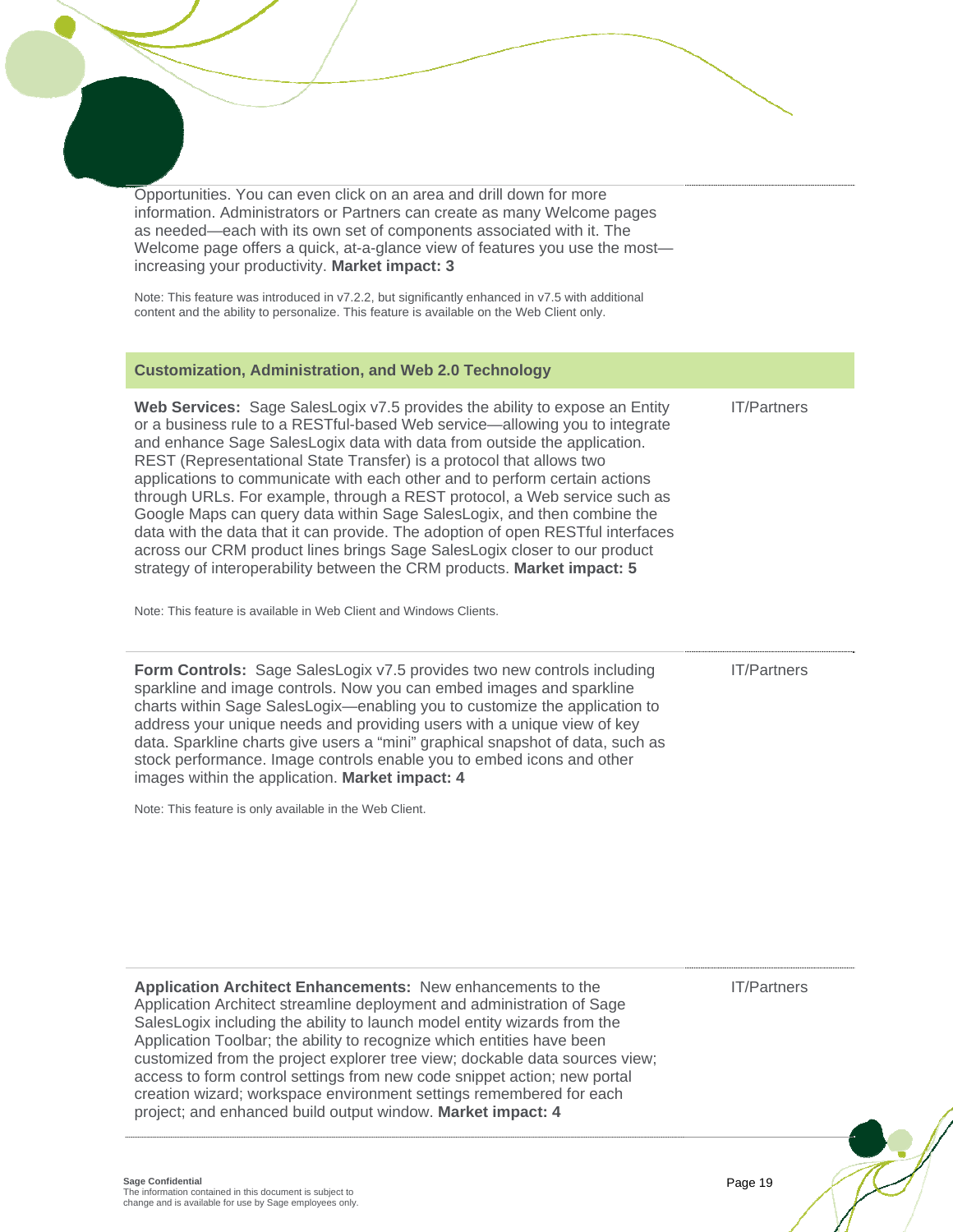Note: This feature is only available in the Web Client

 $\overline{a}$ 

IT/Partners

**Process Orchestration:** Automate your proven sales processes or other important business processes to drive opportunities to a close and to increase team productivity. Sage SalesLogix offers powerful process automation capabilities that reach beyond the traditional boundaries of sales and contact process automation—enabling you to create or modify processes for any entity in the system such as an account, contact, opportunity, or ticket. You can build powerful single-step processes that can leverage sophisticated conditional policies to automate common activities, such as lead routing or service ticket capture and distribution. Or, create multi-step and multi-stage processes that can react to user interactions and suggest next steps. Sage SalesLogix v7.5 delivers SDK sample processes for sales process automation and lead routing out of the box; however you can customize any process to address unique industry or business needs. **Market impact: 3** 

Note: This feature is available in Web and Windows Clients. Functionality may vary by Client.